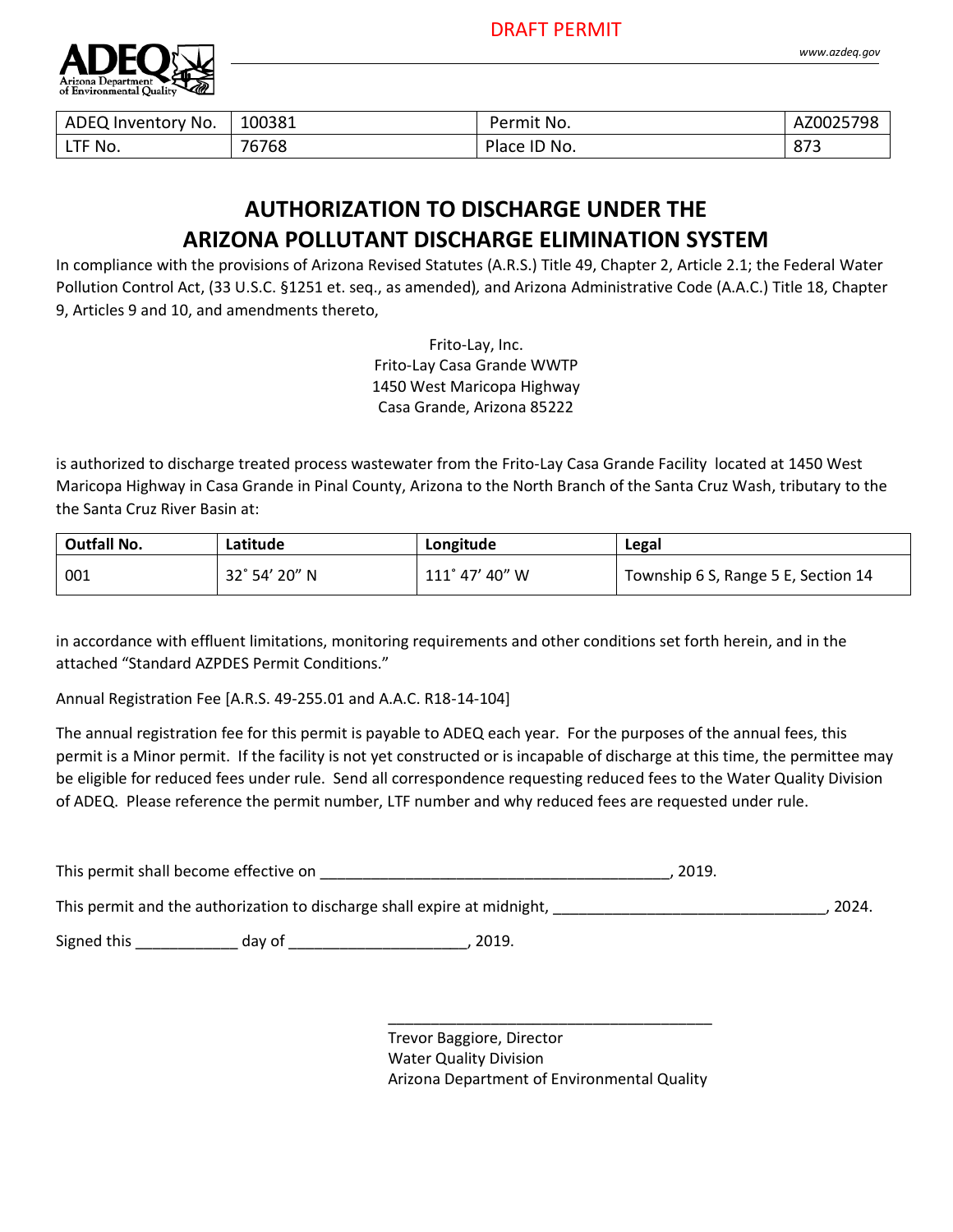

# **Table of Contents**

| А.        |  |
|-----------|--|
| В.        |  |
| C.        |  |
| D.        |  |
| E.        |  |
|           |  |
| Α.        |  |
| В.        |  |
| C.        |  |
|           |  |
|           |  |
| А.        |  |
| <b>B.</b> |  |
| C.        |  |
| D.        |  |
| E.        |  |
| F.        |  |
|           |  |
| А.        |  |
|           |  |
|           |  |
|           |  |
|           |  |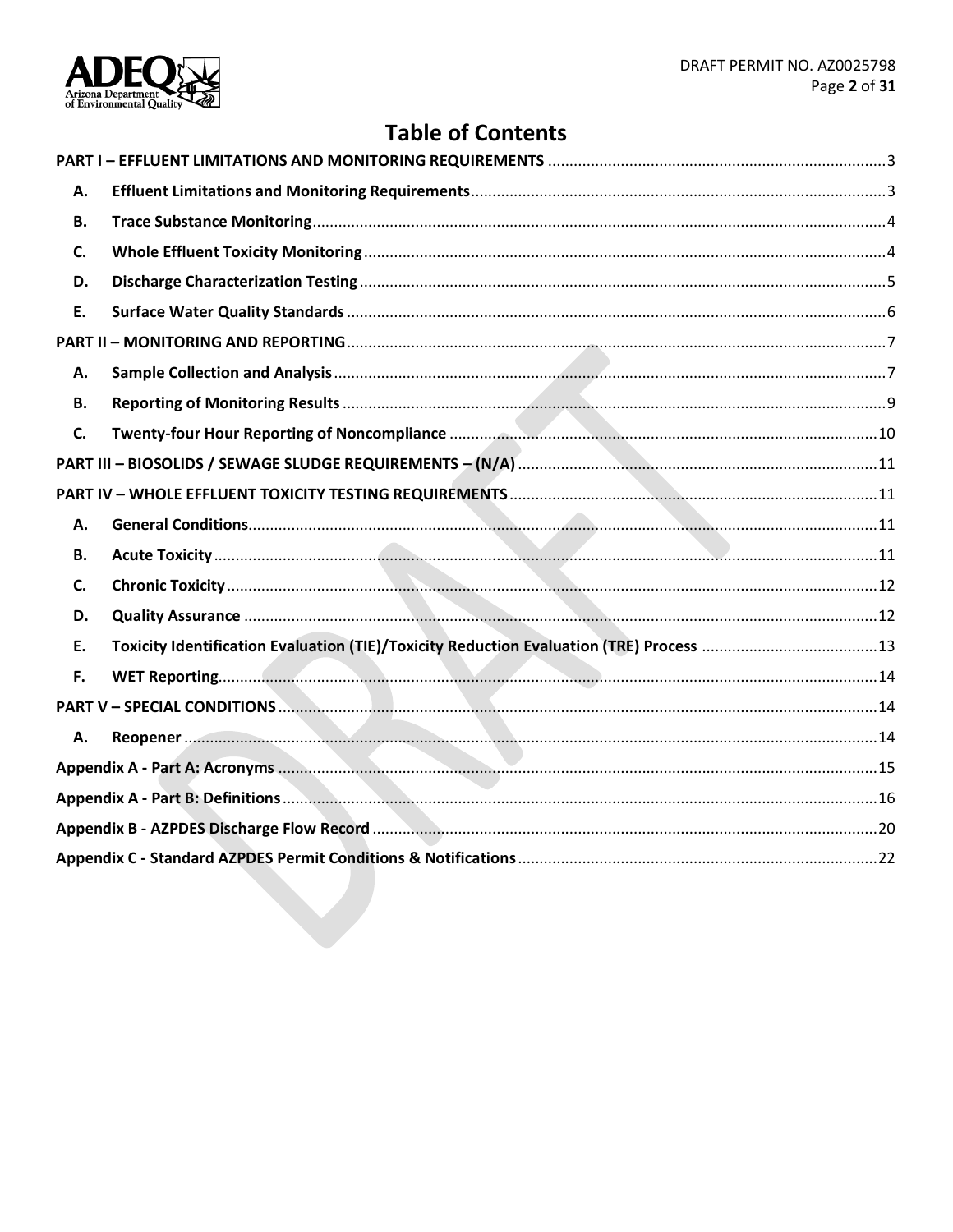

## <span id="page-2-1"></span><span id="page-2-0"></span>**PART I – EFFLUENT LIMITATIONS AND MONITORING REQUIREMENTS**

## **A. Effluent Limitations and Monitoring Requirements**

1. The Permittee shall limit and monitoring discharges from Outfall 001 as specified in Table 1 which follows. These requirements are based on a design capacity of 0.69 MGD.

|                                               | <b>Maximum Allowable Discharge Limitations</b>                    |                                                                                                                                                                                                                                                                                                                                                                                              |                  |                             |                                                                                                                                                                                                                                                                                                                                                                                              |                   | <b>Monitoring Requirement</b> |                             |
|-----------------------------------------------|-------------------------------------------------------------------|----------------------------------------------------------------------------------------------------------------------------------------------------------------------------------------------------------------------------------------------------------------------------------------------------------------------------------------------------------------------------------------------|------------------|-----------------------------|----------------------------------------------------------------------------------------------------------------------------------------------------------------------------------------------------------------------------------------------------------------------------------------------------------------------------------------------------------------------------------------------|-------------------|-------------------------------|-----------------------------|
| Parameter                                     | Mass Limits (1)                                                   |                                                                                                                                                                                                                                                                                                                                                                                              |                  | <b>Concentration Limits</b> |                                                                                                                                                                                                                                                                                                                                                                                              |                   | (2)(3)                        |                             |
|                                               | Monthly<br>Average                                                | Weekly<br>Average                                                                                                                                                                                                                                                                                                                                                                            | Daily<br>Maximum | Monthly<br>Average          | Weekly<br>Average                                                                                                                                                                                                                                                                                                                                                                            | Daily<br>Maximum  | Monitoring<br>Frequency       | Sample Type                 |
| Discharge Flow<br>(MGD)                       | REPORT (4)                                                        | $\frac{1}{2} \frac{1}{2} \frac{1}{2} \frac{1}{2} \frac{1}{2} \frac{1}{2} \frac{1}{2} \frac{1}{2} \frac{1}{2} \frac{1}{2} \frac{1}{2} \frac{1}{2} \frac{1}{2} \frac{1}{2} \frac{1}{2} \frac{1}{2} \frac{1}{2} \frac{1}{2} \frac{1}{2} \frac{1}{2} \frac{1}{2} \frac{1}{2} \frac{1}{2} \frac{1}{2} \frac{1}{2} \frac{1}{2} \frac{1}{2} \frac{1}{2} \frac{1}{2} \frac{1}{2} \frac{1}{2} \frac{$ | <b>REPORT</b>    | $- - -$                     | ---                                                                                                                                                                                                                                                                                                                                                                                          | ---               | Continuous                    | Metered                     |
| Biochemical<br>Oxygen Demand<br>(BOD) (5-day) | 80 kg/day                                                         | 120 kg/day                                                                                                                                                                                                                                                                                                                                                                                   | - - -            | 30 mg/L                     | 45 mg/L                                                                                                                                                                                                                                                                                                                                                                                      |                   | 1x/Month                      | 24-hour<br>Composite<br>(5) |
| <b>Total Suspended</b><br>Solids (TSS)        | 80<br>kg/day                                                      | 120 kg/day                                                                                                                                                                                                                                                                                                                                                                                   | - - -            | 30 mg/L                     | 45 mg/L                                                                                                                                                                                                                                                                                                                                                                                      | - - -             | 1x/Month                      | 24-hour<br>Composite        |
| Oil and Grease                                | 30 kg/day                                                         | - - -                                                                                                                                                                                                                                                                                                                                                                                        | 40 kg/day        | $10 \mu g/L$                |                                                                                                                                                                                                                                                                                                                                                                                              | $15 \text{ mg/L}$ | 1x/6 Months                   | Discrete                    |
| Copper (6)                                    | 32 g/day                                                          | - - -                                                                                                                                                                                                                                                                                                                                                                                        | 64 g/day         | $12 \mu g/L$                | $- - -$                                                                                                                                                                                                                                                                                                                                                                                      | $25 \mu g/L$      | 1x/Quarter                    | 24-hour<br>Composite        |
| Lead $(6)$                                    | $10.7$ g/day                                                      | - - -                                                                                                                                                                                                                                                                                                                                                                                        | $21.4$ g/day     | $4.09 \mu g/L$              |                                                                                                                                                                                                                                                                                                                                                                                              | $8.21 \mu g/L$    | 1x/Quarter                    | 24-hour<br>Composite        |
| Zinc $(6)$                                    | $262$ g/day                                                       |                                                                                                                                                                                                                                                                                                                                                                                              | 525 $g$ /day     | $100 \mu g/L$               |                                                                                                                                                                                                                                                                                                                                                                                              | $201 \mu g/L$     | 1x/Quarter                    | 24-hour<br>Composite        |
| Selenium                                      | 4 g/day                                                           | ---                                                                                                                                                                                                                                                                                                                                                                                          | 9g/day           | $2 \mu g/L$                 | $\frac{1}{2} \frac{1}{2} \frac{1}{2} \frac{1}{2} \frac{1}{2} \frac{1}{2} \frac{1}{2} \frac{1}{2} \frac{1}{2} \frac{1}{2} \frac{1}{2} \frac{1}{2} \frac{1}{2} \frac{1}{2} \frac{1}{2} \frac{1}{2} \frac{1}{2} \frac{1}{2} \frac{1}{2} \frac{1}{2} \frac{1}{2} \frac{1}{2} \frac{1}{2} \frac{1}{2} \frac{1}{2} \frac{1}{2} \frac{1}{2} \frac{1}{2} \frac{1}{2} \frac{1}{2} \frac{1}{2} \frac{$ | $3 \mu g/L$       | 1x/Quarter                    | 24-hour<br>Composite        |
| Hardness (CaCO3)<br>- effluent (6)            | $- - -$                                                           | --1                                                                                                                                                                                                                                                                                                                                                                                          | $- - -$          | Report                      | $- - -$                                                                                                                                                                                                                                                                                                                                                                                      | Report            | 1x/Quarter                    | 24-hour<br>Composite        |
| pH - Discharge (7)                            | Not less than 6.5 standard units (S.U.) nor greater than 9.0 S.U. |                                                                                                                                                                                                                                                                                                                                                                                              |                  |                             |                                                                                                                                                                                                                                                                                                                                                                                              | 1x/Week           | <b>Discrete</b>               |                             |

#### Table 1 - Effluent Limitations and Monitoring Requirements

- 1 Mass values are to be calculated and reported using the following formulas: 1) Mass in kilograms per day = 3.785 x flow in MGD x concentration in mg/L, and 2) mass in grams per day = 3.785 x flow in MGD x concentration in µg/L.
- 2 Testing must coincide with the Whole Effluent Toxicity Test (WET) samples, if any, taken during that monitoring period as per Part I.C, Table 3 of the permit. See Part IV of the permit.
- 3 If discharge is infrequent, see Part I.D for minimum discharge characterization monitoring requirements.
- 4 Monitoring and reporting required. No limit set at this time. In addition to the average and maximum flows reported on the Discharge Monitoring forms, daily discharge flow shall be recorded on the **Discharge Flow Record** provided in Appendix B. See Part II.B for reporting requirements.
- 5 For the purposes of this permit, a "24-hour composite" sample has been defined as a flow-proportioned mixture of not less than three discrete samples (aliquots) obtained at equal time intervals during a 24-hour period. The volume of each aliquot shall be directly proportional to the discharge flow rate at the time of sampling.
- 6 Limits listed are based on the average discharge hardness of 189 mg/L as CaCO<sub>3</sub>. The discharge must be tested for hardness at the same time that these metal samples are taken. Please see the hardness definition in Appendix A, Part B.
- 7 pH and temperature must be measured at the time of sampling and do not require use of a certified laboratory. Measurements must be obtained in accordance with the applicable method and must meet all method quality assurance/quality control requirements to be considered valid data.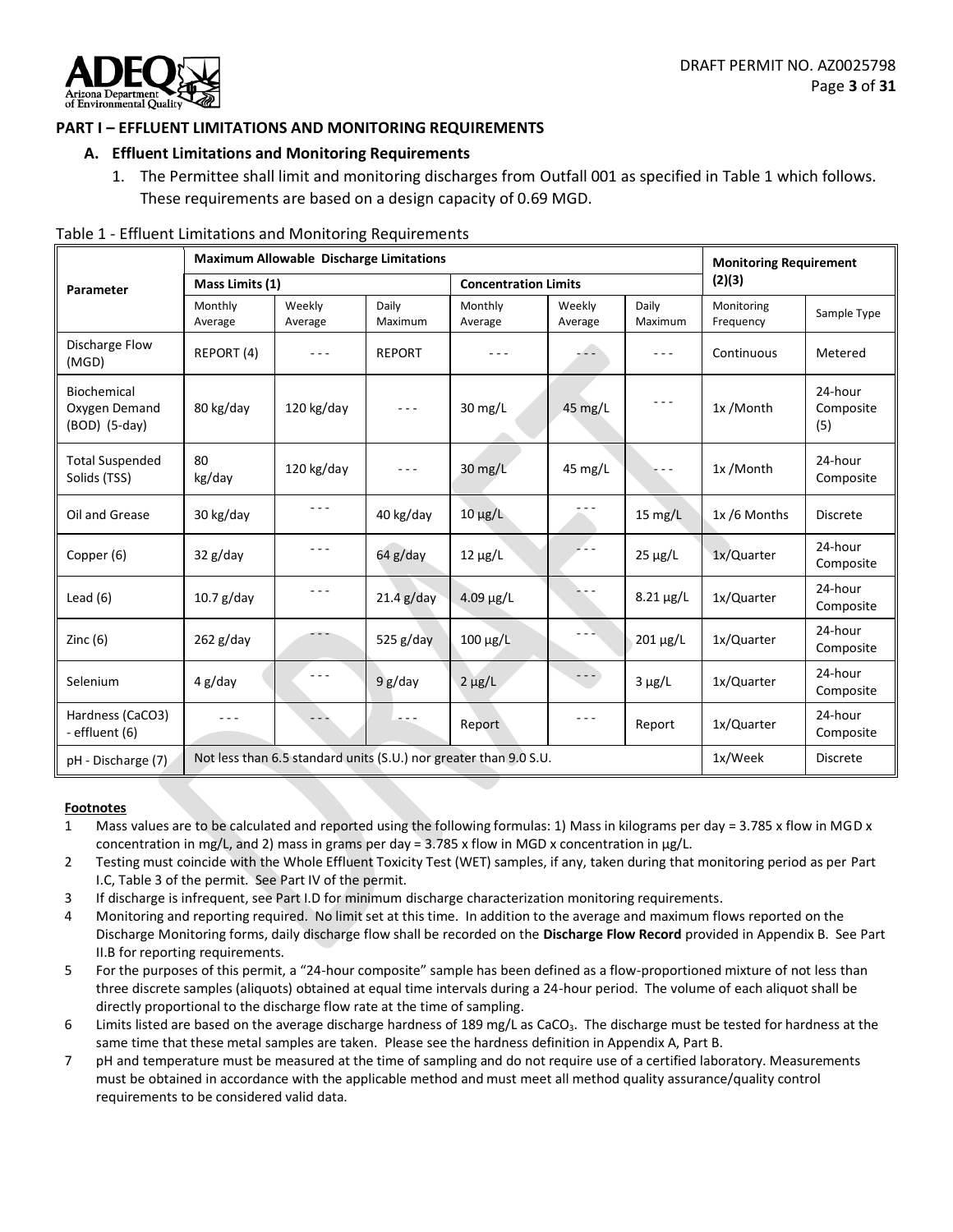

#### <span id="page-3-0"></span>**B. Trace Substance Monitoring**

1. The permittee shall monitor discharges from Outfall 001 as specified in Table 2. Monitoring results above the Assessment Levels (ALs) listed below do not constitute a permit violation, but may trigger evaluation of Reasonable Potential (RP) by ADEQ. The permittee shall use an approved analytical method with a Limit of Quantitation (LOQ) lower than the AL values as described in Part II.A.4.

|                      | Assessment Levels (1)  |                        | Monitoring Requirements (2) (3) |                 |  |
|----------------------|------------------------|------------------------|---------------------------------|-----------------|--|
| Parameter            | Monthly Average        | Daily Maximum          | <b>Monitoring Frequency</b>     | Sample Type     |  |
| Mercury              | $0.01 \mu$ g/L         | $0.02 \mu$ g/L         | 1x/6 Months                     | <b>Discrete</b> |  |
| Sulfides (4)         | Report $[\mu g/L]$ (6) | Report $[\mu g/L]$ (6) | $1x/6$ Months $(4)$             | <b>Discrete</b> |  |
| Hydrogen sulfide (4) | $2 \mu g/L$            | $3 \mu g/L$            | $1x/6$ Months $(4)$             | <b>Discrete</b> |  |

#### Table 2 – Assessment Level Monitoring

#### **Footnotes**

1 Concentration values are calculated based on Arizona Water Quality Standards. Monitoring and reporting required.

2 Testing must coincide with the Whole Effluent Toxicity Test (WET) samples, if any, taken during that monitoring period as per Part I.C, Table 3 of the permit. See Part IV of the permit.

3 If discharge is infrequent see Part I.D for minimum effluent characterization monitoring requirements.

4 With a detection limit no higher than 100 µg/L, any detection of sulfides shall trigger bi-annual monitoring for hydrogen sulfide for the remainder of the permit term. Monitoring for hydrogen sulfide is only required if sulfide is detected.

#### <span id="page-3-1"></span>**C. Whole Effluent Toxicity Monitoring**

1. The permittee shall monitor discharges from Outfall 001 for Whole Effluent Toxicity (WET) as specified in Table 3 which follows. If toxicity is detected above an Action Level specified as follows, the permittee must perform follow-up testing and, as applicable, follow the TIE/TRE processes in Part IV.E of the permit.

#### Table 3 – WET Testing

|                                                                              | <b>Action Levels</b>         |                              | <b>Monitoring Requirements</b> |                 |
|------------------------------------------------------------------------------|------------------------------|------------------------------|--------------------------------|-----------------|
| <b>Effluent Characteristic (1)</b>                                           | Daily Maximum<br>$(2)$ $(3)$ | <b>Monthly Median</b><br>(3) | Monitoring<br>Frequency (5)    | Sample Type     |
| (4)<br><b>Acute Toxicity</b><br>Pimephales promelas (Fathead minnow)         | N/A                          | Fail                         | 3x/Permit Term                 | 24-hr Composite |
| <b>Acute Toxicity</b><br>(4)<br>Ceriodaphnia dubia (Water flea)              | N/A                          | Fail                         | 3x/Permit Term                 | 24-hr Composite |
| <b>Chronic Toxicity</b><br>Pseudokirchneriella subcapitata (Green algae) (6) | $1.6$ TUc                    | $1.0$ TUc                    | 3x/Permit Term                 | 24-hr Composite |
| Chronic Toxicity<br>Pimephales promelas (Fathead minnow)                     | $1.6$ TU $c$                 | $1.0$ TUc                    | 3x/Permit Term                 | 24-hr Composite |
| <b>Chronic Toxicity</b><br>Ceriodaphnia dubia (Water flea)                   | $1.6$ TUc                    | $1.0$ TU $c$                 | 3x/Permit Term                 | 24-hr Composite |

- 1 See Part IV for additional requirements for testing and reporting Whole Effluent Toxicity (WET).
- 2 Since completion of one chronic WET test takes more than 24 hours, the daily maximum is considered to be the highest allowable test result.
- 3 If chronic toxicity is detected above the Action Levels in this table or an acute test fails, the permittee must perform follow-up testing. See Part IV for details.
- 4 The requirement for an acute test applies when duration of discharge doesn't allow for chronic tests to be conducted. See Part IV.
- 5 If discharge is infrequent see Part I.D for minimum effluent characterization monitoring requirements.
- 6 Formerly known as *Selenastrum capricornutum or Raphidocelis subcapitata.*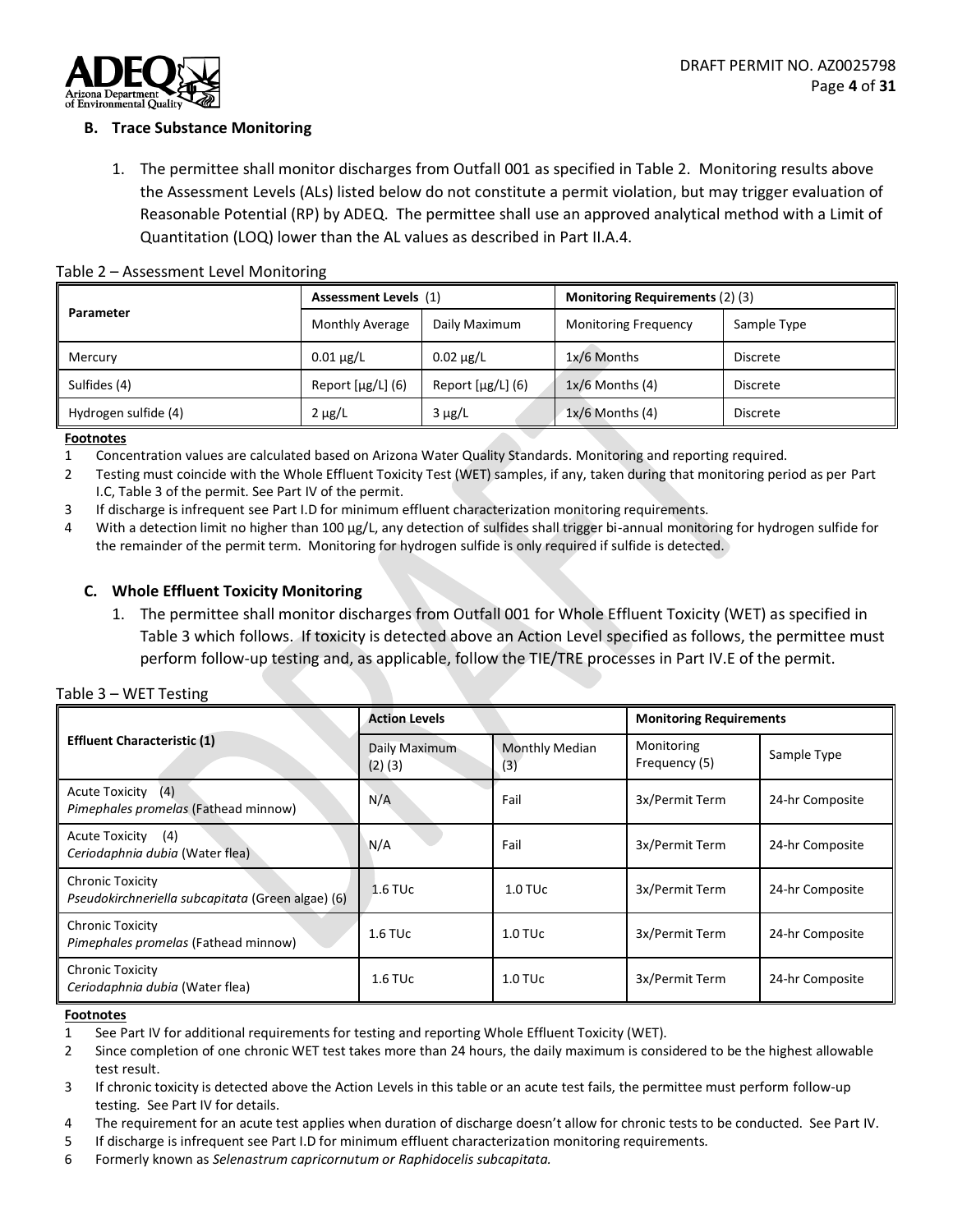

## <span id="page-4-0"></span>**D. Discharge Characterization Testing**

1. The permittee shall monitor to characterize the facility's discharge for the parameters listed in Tables 4.a – 4.b, whether discharging or not. When the facility discharges, monitoring is to be conducted at the frequency indicated in Tables 1 through 3. No limits or ALs are established, but the LOQ must be low enough to allow comparison of the results to the applicable water quality standards (WQS). If a LOQ below the WQS cannot be achieved, then the permittee shall use the method expected to achieve the lowest LOQ, as defined in Appendix A of this permit. Samples are to be representative of any seasonal variation in the discharge:

|                                     | Reporting             | <b>Monitoring Requirements</b>                      |                   |  |
|-------------------------------------|-----------------------|-----------------------------------------------------|-------------------|--|
| Parameter                           | <b>Units</b>          | Monitoring Frequency (1)                            | Sample Type       |  |
| Ammonia (as N) (2)                  | mg/L                  | 1x /year in years $2020,2021,2023$ of permit term   | Discrete          |  |
| Biochemical Oxygen Demand (BOD-5)   | mg/L                  | 1x /year in years 2020,2021,2023 of permit term     | 24-hour Composite |  |
| Dissolved Oxygen (3)                | mg/L                  | 1x /year in years 2020,2021,2023 of permit term     | <b>Discrete</b>   |  |
| Nitrate/Nitrite (as N)              | mg/L                  | 1x /year in years 2020, 2021, 2023 of permit term   | 24-hour Composite |  |
| Nitrogen, Total Kjeldahl (TKN)      | mg/L                  | 1x /year in years 2020, 2021, 2023 of permit term   | 24-hour Composite |  |
| Oil and Grease                      | mg/L                  | 1x /year in years 2020, 2021, 2023 of permit term   | <b>Discrete</b>   |  |
| pH (3)                              | S.U.                  | 1x /year in years 2020, 2021, 2023 of permit term   | <b>Discrete</b>   |  |
| Phosphorus                          | mg/L                  | $1x$ /year in years 2020, 2021, 2023 of permit term | 24-hour Composite |  |
| Temperature (3)                     | <i><b>Celsius</b></i> | 1x /year in years 2020,2021,2023 of permit term     | <b>Discrete</b>   |  |
| <b>Total Dissolved Solids (TDS)</b> | mg/L                  | 1x /year in years 2020, 2021, 2023 of permit term   | 24-hour Composite |  |
| Total Suspended Solids (TSS)        | mg/L                  | 1x /year in years 2020, 2021, 2023 of permit term   | 24-hour Composite |  |

#### Table 4a – Discharge Characterization Testing – General Chemistry and Microbiology

- 1 If more frequent monitoring of any of these parameters is required by another part of this permit, those sampling results may be used to satisfy Table 4.a. requirements.
- 2 When sampling for ammonia, temperature and pH must be determined concurrently and the results recorded on the **Ammonia Data Log** provided in Appendix C. See Part II.B for reporting requirements.
- 3 Temperature, pH, TRC and dissolved oxygen must be measured at the time of sampling and do not require use of a certified laboratory. Measurements must be obtained in accordance with the applicable method and must meet all method quality assurance/quality control requirements to be considered valid data.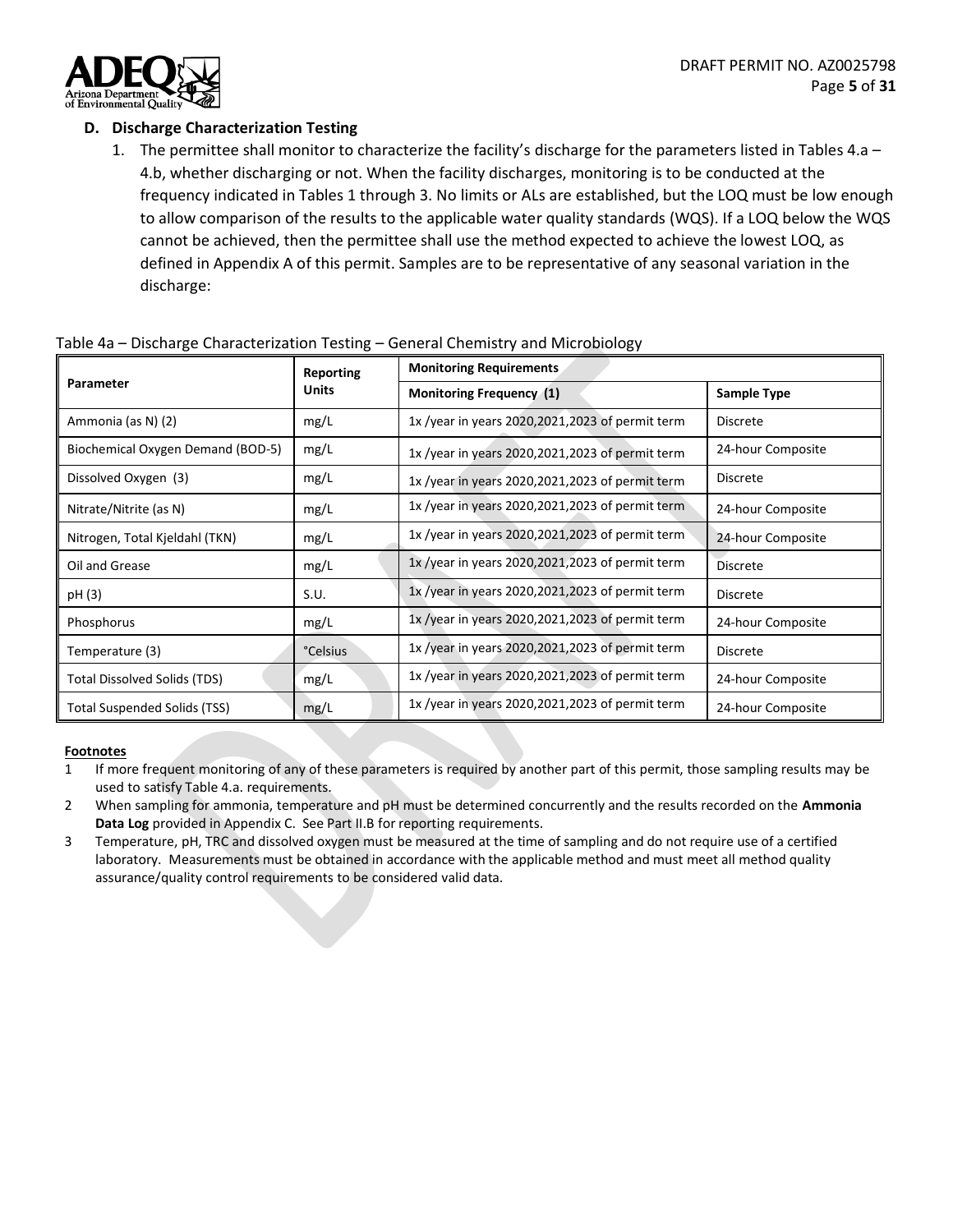

## Table 4b – Discharge Characterization Testing – Selected Metals, Trace Substances and WET

|                                                          | <b>Reporting</b><br><b>Units</b> | <b>Monitoring Requirements</b>                    |                    |  |
|----------------------------------------------------------|----------------------------------|---------------------------------------------------|--------------------|--|
| Parameter (1)                                            |                                  | <b>Monitoring Frequency (2)</b>                   | <b>Sample Type</b> |  |
| Antimony                                                 | $\mu$ g/L                        | 1x /year in years 2020,2021,2023 of permit term   | 24-hour Composite  |  |
| Arsenic                                                  | $\mu$ g/L                        | 1x /year in years 2020, 2021, 2023 of permit term | 24-hour Composite  |  |
| Beryllium                                                | $\mu$ g/L                        | 1x /year in years 2020, 2021, 2023 of permit term | 24-hour Composite  |  |
| Cadmium                                                  | $\mu$ g/L                        | 1x /year in years 2020, 2021, 2023 of permit term | 24-hour Composite  |  |
| Chromium (4)                                             | $\mu$ g/L                        | 1x /year in years 2020, 2021, 2023 of permit term | 24-hour Composite  |  |
| Chromium VI (4)                                          | $\mu$ g/L                        | 1x /year in years 2020, 2021, 2023 of permit term | Discrete           |  |
| Copper                                                   | $\mu$ g/L                        | 1x /year in years 2020, 2021, 2023 of permit term | 24-hour Composite  |  |
| Iron                                                     | $\mu$ g/L                        | 1x /year in years 2020, 2021, 2023 of permit term | 24-hour Composite  |  |
| Lead                                                     | $\mu$ g/L                        | 1x /year in years 2020, 2021, 2023 of permit term | 24-hour Composite  |  |
| Mercury                                                  | $\mu$ g/L                        | 1x /year in years 2020, 2021, 2023 of permit term | <b>Discrete</b>    |  |
| Nickel                                                   | $\mu$ g/L                        | 1x /year in years 2020, 2021, 2023 of permit term | 24-hour Composite  |  |
| Selenium                                                 | $\mu$ g/L                        | 1x /year in years 2020, 2021, 2023 of permit term | 24-hour Composite  |  |
| Silver                                                   | $\mu$ g/L                        | 1x /year in years 2020, 2021, 2023 of permit term | 24-hour Composite  |  |
| Thallium                                                 | $\mu$ g/L                        | 1x /year in years 2020, 2021, 2023 of permit term | 24-hour Composite  |  |
| Zinc                                                     | $\mu$ g/L                        | 1x /year in years 2020,2021,2023 of permit term   | 24-hour Composite  |  |
| Hardness                                                 | mg/L                             | 1x /year in years 2020, 2021, 2023 of permit term | 24-hour Composite  |  |
| Cyanide                                                  | $\mu$ g/L                        | 1x /year in years 2020, 2021, 2023 of permit term | <b>Discrete</b>    |  |
| Whole Effluent Toxicity - chronic<br>(all 3 species) (3) | <b>TUc</b>                       | 1x /year in year 2023                             | 24-hour Composite  |  |

#### **Footnotes**

- 1 All metals analyses shall be for total recoverable metals, except chromium VI, which is dissolved
- 2 If more frequent monitoring of any of these parameters is required by another part of this permit, those sampling results may be used to satisfy Table 4.b. requirements.
- 3 If chronic toxicity is detected above the Action Levels specified in Table 3 or an acute test fails, the permittee must perform followup testing and, as applicable, follow the TIE/TRE processes in Part IV.E of the permit, whether discharging or not. See Part IV for additional information on requirements for testing and reporting Whole Effluent Toxicity (WET).
- 4 If total chromium exceeds 8 µg/L, the permittee must conduct sampling for chromium VI for the remainder of the permit. Otherwise, monitoring for chromium VI is not required.

#### <span id="page-5-0"></span>**E. Surface Water Quality Standards**

- 1. The discharge shall be free from pollutants in amounts or combinations that:
	- a. Settle to form bottom deposits that inhibit or prohibit the habitation, growth or propagation of aquatic life;
	- b. Cause objectionable odor in the area in which the surface water is located;
	- c. Cause off-flavor in aquatic organisms;
	- d. Are toxic to humans, animals, plants or other organisms;
	- e. Cause the growth of algae or aquatic plants that inhibit or prohibit the habitation, growth or propagation of other aquatic life or that impair recreational uses;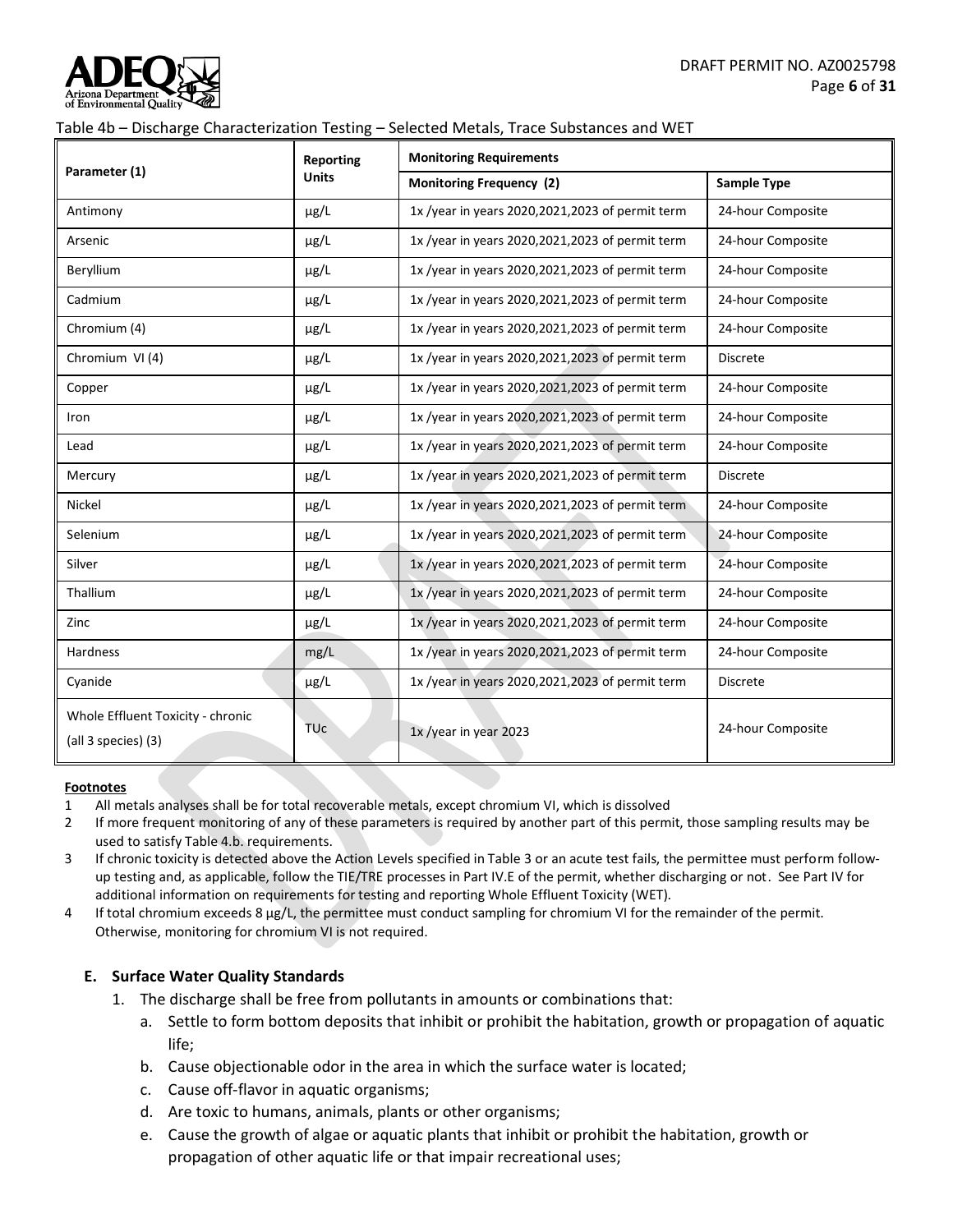

- 2. The discharge shall be free from oil, grease and other pollutants that float as debris, foam, or scum; or that cause a film or iridescent appearance on the surface of the water; or that cause a deposit on a shoreline, bank or aquatic vegetation.
- 3. The discharge shall not cause an increase in the ambient water temperature of more than 3.0 degrees Celsius.
- 4. The discharge shall not cause the dissolved oxygen concentration in the receiving water to fall below 3 mg/L from 3 hours after sunrise to sunset and 1 mg/l from sunset to 3 hours after sunrise, unless the percent saturation of oxygen remains equal to or greater than 90%.

# <span id="page-6-1"></span><span id="page-6-0"></span>**PART II – MONITORING AND REPORTING**

# **A. Sample Collection and Analysis**

- 1. Samples taken for the monitoring requirements specified in Part I shall be collected at the following locations:
	- a. Effluent samples shall be taken downstream from the last treatment process and prior to mixing with the receiving waters.
- 2. The permittee is responsible for the quality and accuracy of all data required under this permit.
- 3. The permittee shall keep a QA Manual on site that describes the sample collection and analyses processes. If the permittee collects samples or conducts sample analyses in house, the permittee shall develop a QA Manual that addresses these activities. If a third party collects and/or analyzes samples on behalf of the permittee, the permittee shall obtain a copy of the applicable QA procedures. The QA Manual shall be available for review by ADEQ upon request. The QA Manual shall be updated as necessary to reflect current conditions, and shall describe the following:
	- a. Project Management, including:
		- i. Purpose of sample collection and sample frequency;
		- ii. When and where samples will be collected;
		- iii. How samples will be collected;
		- iv. Laboratory(s) that will perform analyses;
		- v. Any field tests to be conducted (detail methods and specify equipment, including a description of any needed calibrations); and
	- vi. Pollutants or analytes being measured and for each, the permit-specific limits, Assessment Levels, or thresholds, (e.g. the associated detection limits needed.)
	- b. Sample collection procedures including:
		- i. Equipment to be used;
		- ii. Type and number of samples to be collected including QA/QC samples (i.e., background samples, duplicates, and equipment or field blanks);
		- iii. Types, sizes and number of sample bottles needed;
		- iv. Preservatives and holding times for the samples (see methods under 40 CFR 136 or 9 A.A.C. 14, Article 6 or any condition within this permit that specifies a Chain of Custody procedures.
	- c. Specify approved analytical method(s) to be used and include;
		- i. Limits of Detection (LOD) and Limits of Quantitation (LOQs);
		- ii. Required quality control (QC) results to be reported (e.g., matrix spike recoveries, duplicate relative percent differences, blank contamination, laboratory control sample recoveries, surrogate spike recoveries, etc.) and acceptance criteria; and
	- iii. Corrective actions to be taken by the permittee or the laboratory as a result of problems identified during QC checks.
	- d. How the permittee will perform data review; complete DMRs and records used to report results to ADEQ; resolve data quality issues; and identify limitations on the use of the data.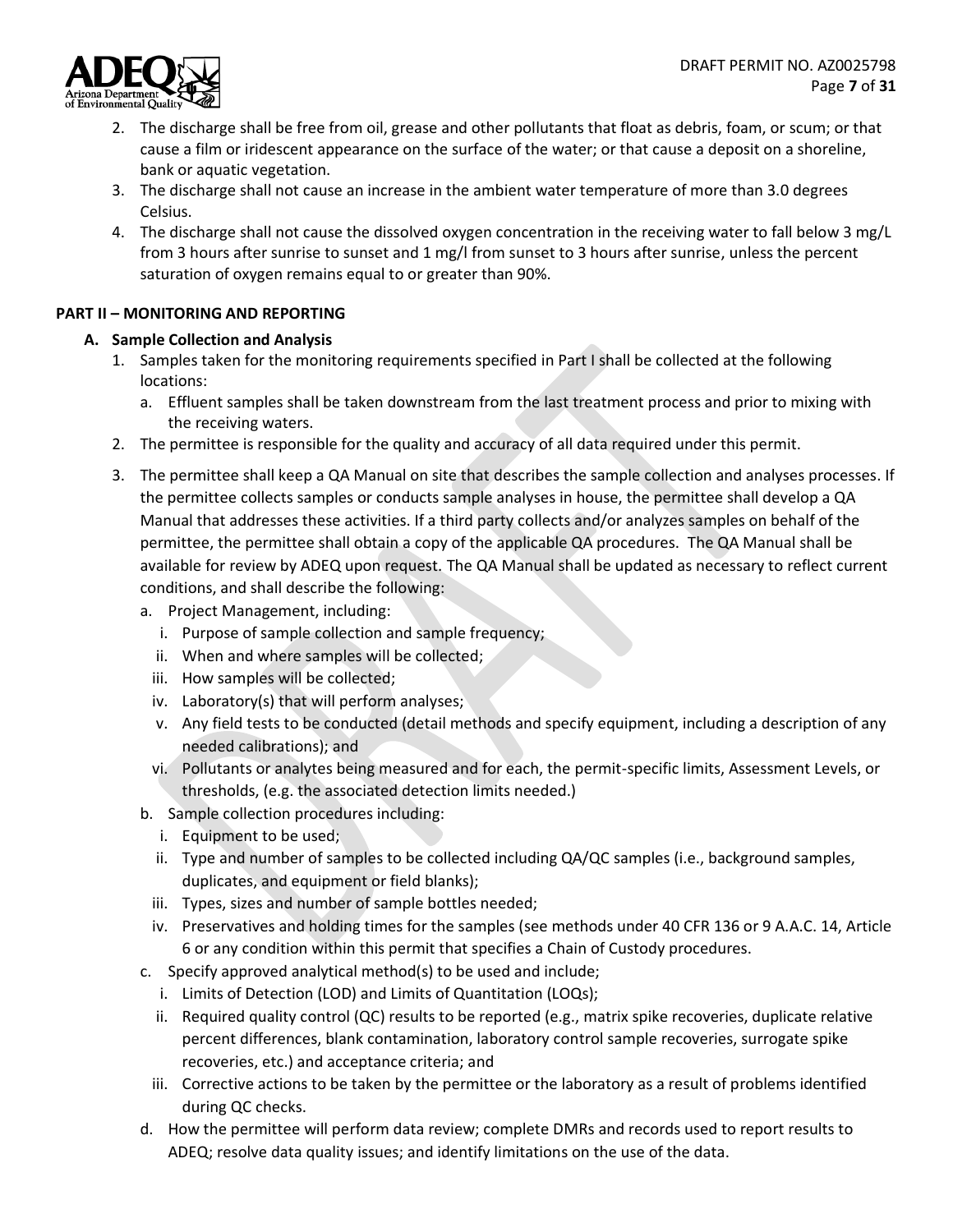

- 4. Sample collection, preservation and handling shall be performed as described in 40 CFR 136 including the referenced Edition of *Standard Methods for the Examination of Water and Wastewater*, or by procedures referenced in A.R.S. Title 9, Chapter 14 of the Arizona Department of Health Services (ADHS) Laboratory Licensure rules. The permittee shall outline the proper procedures in the QA Manual, and samples taken for this permit must conform to these procedures whether collection and handling is performed directly by the permittee or contracted to a third-party.
- 5. Analytical requirements
	- a. The permittee shall use a laboratory licensed by the ADHS Office of Laboratory Licensure and Certification that has demonstrated proficiency within the last 12 months under R9-14-609, for each parameter to be sampled under this permit. However, this requirement does not apply to parameters which require analysis at the time of sample accordance with A.R.S. 36-495.02(A)(3). (These parameters may include flow, dissolved oxygen, pH, temperature, and total residual chlorine.)
	- b. The permittee must utilize analytical methods specified in this permit. If no test procedure is specified, the permittee shall analyze the pollutant using:
		- i. A test procedure listed in 40 CFR 136 which is also approved under A.A.C. R9-14-610;
		- ii. An alternative test procedure approved by EPA as provided in 40 CFR 136 and which is also approved under A.A.C. R9-14-610;
		- iii. A test procedure listed in 40 CFR 136, with modifications allowed by EPA or approved as a method alteration by ADHS under A.A.C. R9-14-610C; or
		- iv. If no test procedure for a pollutant is available under (4)(b)(i) through (4)(b)(iii) above, any Method approved under A.A.C. R9-14-610(B) for wastewater may be used, except the use of field kits is not allowed unless otherwise specified in this permit. If there is no approved wastewater method for a parameter, any other method identified in 9 A.A.C. 14, Article 6 that will achieve appropriate detection and reporting limits may be used for analyses.
	- c. For results to be considered valid, all analytical work, including those tests conducted by the permittee at the time of sampling (see Part II.A.4.a), shall meet quality control standards specified in the approved methods.
	- d. The permittee shall use analytical methods with a Limit of Quantitation (LOQ) that is lower than the effluent limitations, Assessments Levels, Action Levels, or other water quality criteria, if any, specified in this permit. If all methods have LOQs higher than the applicable water quality criteria, the Permittee shall use the approved analytical method with the lowest LOQ.
	- e. The permittee shall use a standard calibration curve when applicable to the method, where the lowest standard point is equal to or less than the LOQ.
- 6. Mercury Monitoring The permittee shall use an ADHS-certified low-level mercury analytical method such as EPA method 245.7 or 1631E to achieve a reporting limit at or below the discharge limitations or assessment levels for mercury as specified in this permit. The permittee shall also use a "clean hands/dirty hands" sampling technique such as EPA Method 1669 if necessary to achieve these reporting limits.
- 7. Metals Analyses In accordance with 40 CFR 122.45(c), all effluent metals concentrations, with the exception of chromium VI, shall be measured as "total recoverable metals". Discharge Limits and Assessment Levels in this permit, if any, are for total metals, except for chromium VI for which the levels listed are dissolved.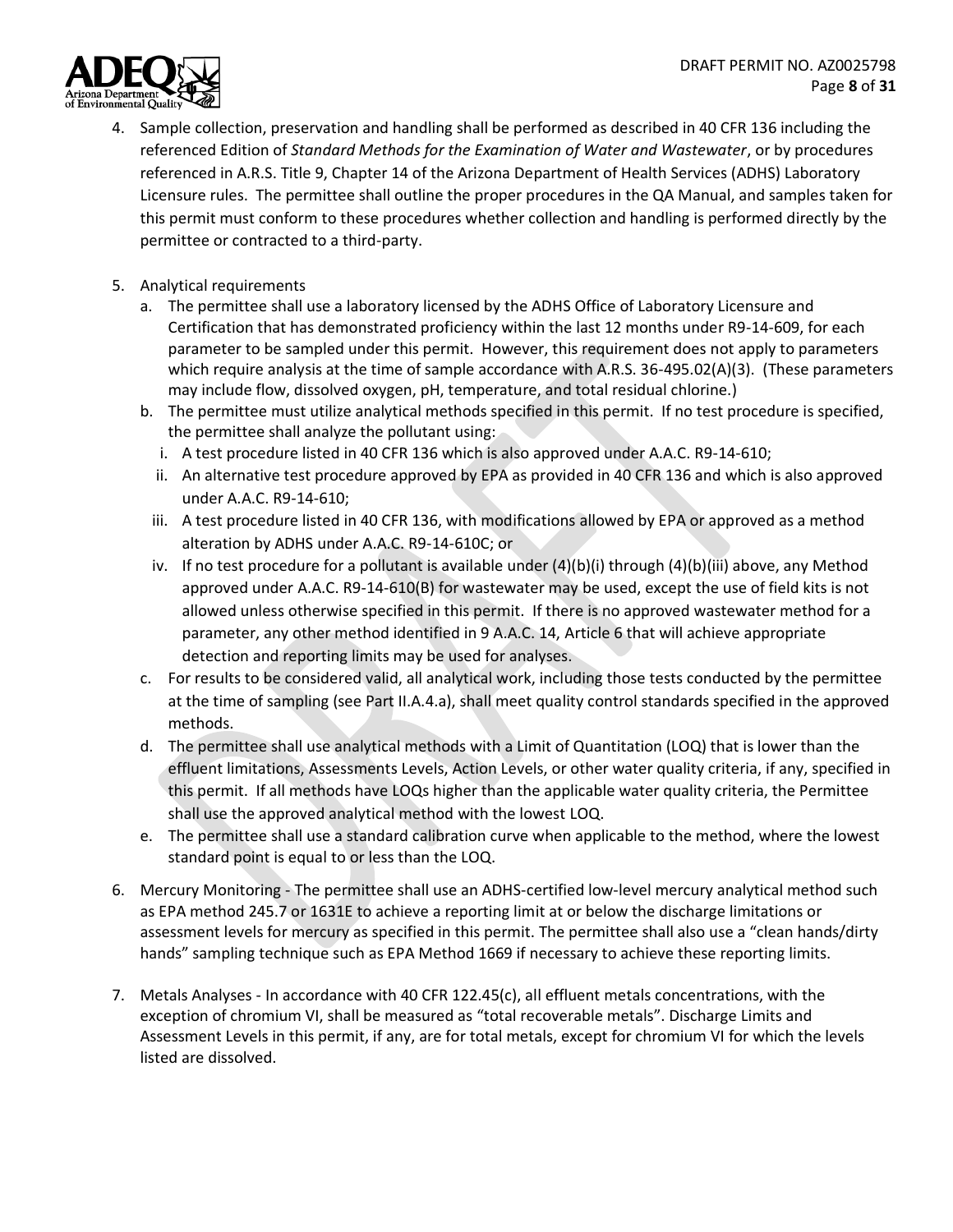

## <span id="page-8-0"></span>**B. Reporting of Monitoring Results**

- 1. The permittee shall report monitoring results on Discharge Monitoring Report (DMR) to the ADEQ electronic submission portal myDEQ. The permittee shall submit results of all monitoring required by this permit in a format that will allow direct comparison with the limitations and requirements of this permit. If no discharge occurs during a reporting period, the permittee shall specify "No discharge" on the DMR. The results of all discharge analyses conducted during the monitoring period shall be included in determinations of the monthly average and daily maximums reported on the DMRs if the analyses were by methods specified in Part II.A above, as applicable.
- 2. DMRs and attachments are to be submitted by the 28th day of the month following the end of a monitoring period. For example, if the monitoring period ends January 31<sup>st</sup>, the permittee shall submit the DMR by February 28<sup>th</sup>. The permittee shall electronically submit all compliance monitoring data and reports using the myDEQ electronic portal provided by ADEQ. The reports required to be electronically submitted include, but are not limited to, the following:
	- a. Discharge Monitoring Reports
	- b. Whole Effluent Toxicity (WET) reports
	- c. Original copies of laboratory results
	- d. AZPDES discharge flow records
- 3. If requested to participate, the permittee shall submit the results of the annual NPDES DMR/QA Study to ADEQ and ADHS for all laboratories used in monitoring compliance with this permit by December 31st of each year. The permittee shall also conduct any proficiency testing required by the NPDES DMR-QA Study for those parameters listed in the study that the permittee analyzes in house or tests in the field at the time of sampling (these parameters may include pH and total residual chlorine). All results of the NPDES DMR-QA Study shall be submitted to the email and addresses listed below, or submit by any other alternative mode as specified by ADEQ:

Arizona Department of Environmental Quality Email: AZPDES@azdeq.gov

Arizona Department of Health Services Attn: Office of Laboratory Licensure and Certification 250 North 17<sup>th</sup> Avenue Phoenix, AZ 85007

- 4. For the purposes of reporting, the permittee shall use the Limit of Quantitation.
- 5. For parameters with Daily Maximum Limits or Daily Maximum Assessment Levels in this permit, the permittee shall review the results of all samples collected during the reporting period and report as follows:

|  | Table 5 - DMR Reporting Requirements for Daily Maximum Limits and Assessment Levels |
|--|-------------------------------------------------------------------------------------|
|--|-------------------------------------------------------------------------------------|

| For Daily Maximum Limits/Assessment Levels                                                                | The Permittee shall Report on the DMR       |
|-----------------------------------------------------------------------------------------------------------|---------------------------------------------|
| When the maximum value of any analytical result is greater than or<br>equal to the LOQ                    | The maximum value of all analytical results |
| When the maximum value detected is greater than or equal to the<br>laboratory's LOD but less than the LOQ | NODI (Q)                                    |
| When the maximum value is less than the laboratory's LOD                                                  | NODI (B)                                    |

6. For parameters with Monthly Average Limits or Monthly Average Assessment Levels in this permit, the permittee shall review the results of all samples collected during the reporting period and report.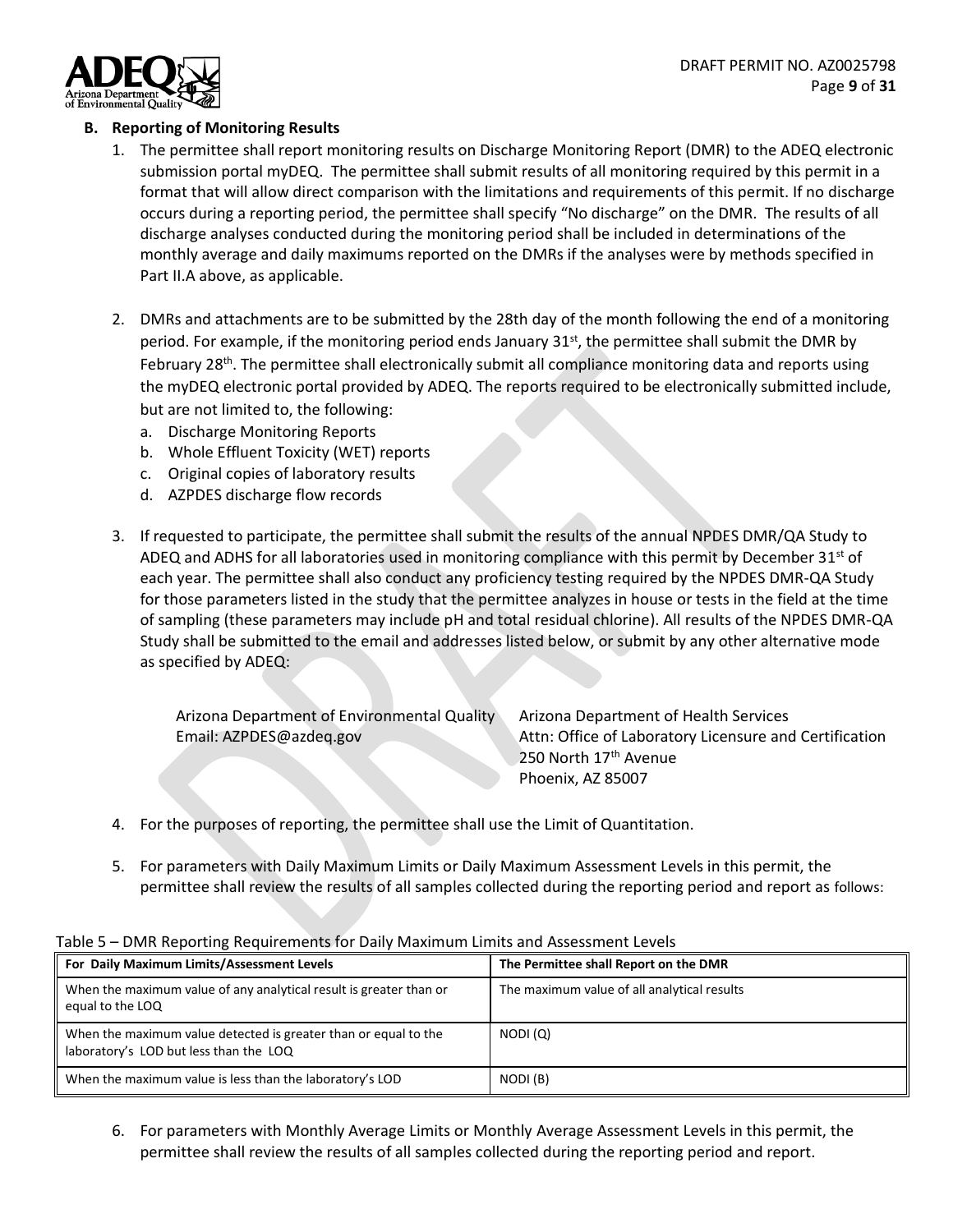

## Table 6 – DMR Reporting Requirements for Monthly Average Limits / Assessment Levels

| For Monthly Average Limits/Assessment Levels                           | The Permittee shall Report on<br>the DMR                                                           |                                                          |
|------------------------------------------------------------------------|----------------------------------------------------------------------------------------------------|----------------------------------------------------------|
| If only one sample is collected<br>during the reporting period         | When the value detected is greater than or equal to the LOQ                                        | The analytical result                                    |
| (monthly, quarterly, annually, etc.)                                   | When the value detected is greater than or equal to the laboratory's<br>LOD, but less than the LOQ | NODI(Q)                                                  |
| (In this case, the sample result is<br>the monthly average.)           |                                                                                                    |                                                          |
|                                                                        | When the value is less than the laboratory's LOD                                                   | NODI (B)                                                 |
| If more than one sample is<br>collected during the reporting<br>period | All samples collected in the same calendar month must be averaged.                                 | The highest monthly average<br>which occurred during the |
|                                                                        | • When all results are greater than or equal to the LOQ, all values are<br>averaged                | reporting period                                         |
|                                                                        | • If some results are less than the LOQ, use the LOD value in the<br>averaging                     |                                                          |
|                                                                        | ● Use '0' for values less than the LOD                                                             |                                                          |

- 7. For all field testing, or if the information below is not included on the laboratory reports required by Part II.B.2, the permittee shall attach a bench sheet or similar documentation to each DMR that includes, for all analytical results during the reporting period the following:
	- a. the analytical result,
	- b. the number or title of the approved analytical method, preparation and analytical procedure utilized by the field personnel or laboratory, and the LOD and LOQ for the analytical method for the parameter, and
	- c. any applicable data qualifiers using the most current revision of the Arizona Data Qualifiers (available online at: http://www.azdhs.gov)

#### <span id="page-9-0"></span>**C. Twenty-four Hour Reporting of Noncompliance**

1. The permittee shall orally report any noncompliance which may endanger the environment or human health within 24 hours from the time the permittee becomes aware of the event to:

# **ADEQ 24 hour hotline at (602) 771-2330**

by phone call or voice mail by 9 a.m. on the first business day following the noncompliance. The permittee shall also notify the Surface Water Inspection and Compliance Unit in writing within 5 days of the noncompliance event to **AZPDES@azdeq.gov**. The permittee shall include in the written notification: a description of the noncompliance and its cause; the period of noncompliance, including dates and times, and, if the noncompliance has not been corrected, the time it is expected to continue; and steps taken or planned to reduce, eliminate, and prevent reoccurrence of the noncompliance.

- 2. The following instances of non-compliance are subject to the 24-hour and 5-day reporting requirements:
	- a. An exceedance of any maximum daily limit or assessment level for the parameters listed in Part 1.A. Table 1, Part 1.B. Table 2, and Part 1.B. Table 3.
	- b. Any unanticipated bypass which exceeds any effluent limitations in the permit.
	- c. Any upset which exceeds any effluent limitation in the permit.
- 3. The permittee shall retain records the following monitoring records:
	- a. Date, exact location and time of sampling or measurements performed, preservatives used;
	- b. Individual(s) who performed the sampling or measurements;
	- c. Date(s) the analyses were performed;
	- d. Laboratory(s) which performed the analyses;
	- e. Analytical techniques or methods used;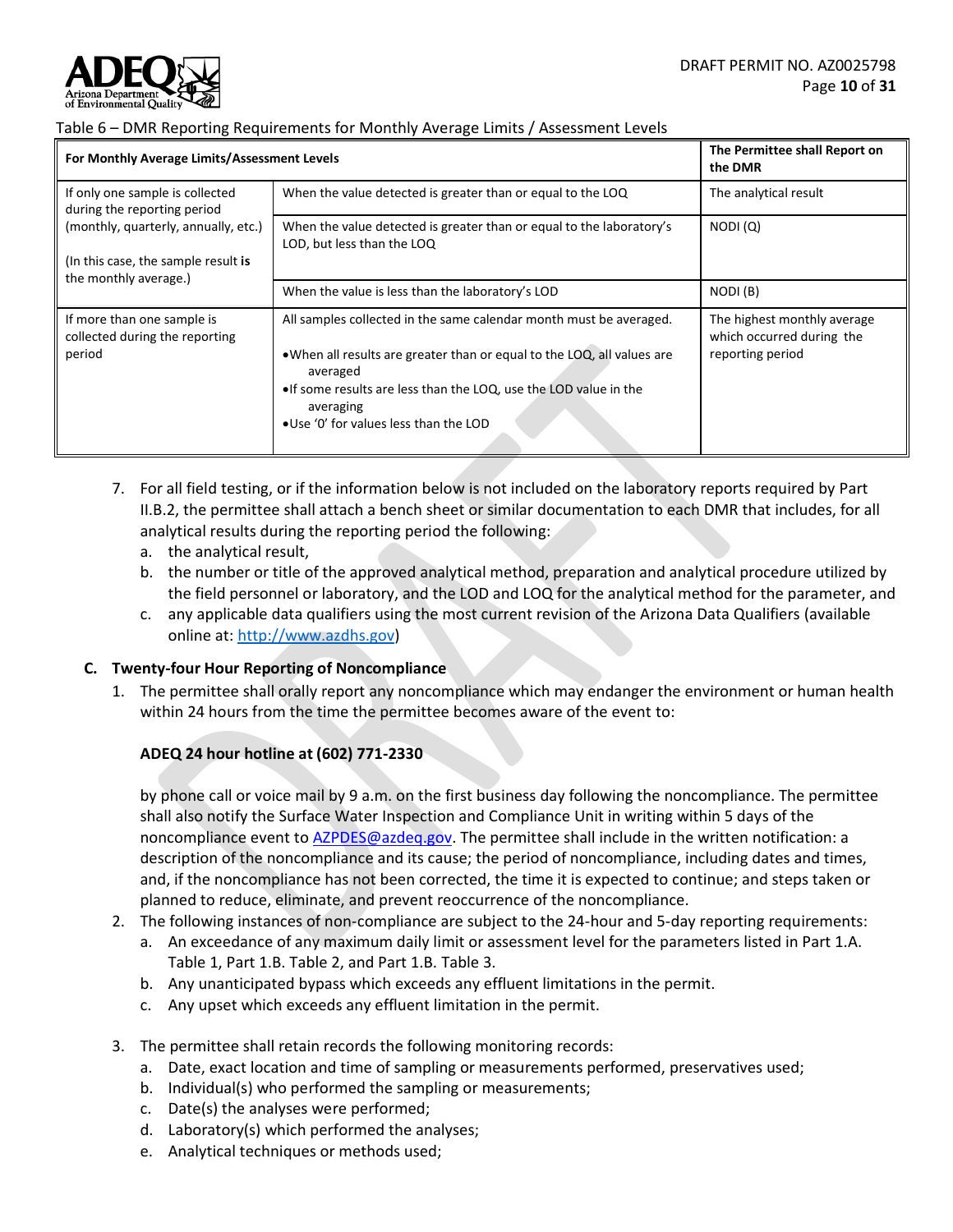

- f. Chain of custody forms;
- g. Any comments, case narrative or summary of results produced by the laboratory. These comments should identify and discuss QA/QC analyses performed concurrently during sample analyses and should specify whether analyses met project requirements and 40 CFR 136. If results include information on initial and continuing calibration, surrogate analyses, blanks, duplicates, laboratory control samples, matrix spike and matrix spike duplicate results, sample receipt condition, or holding times and preservation, these records must also be retained.
- h. Summary of data interpretation and any corrective action taken by the permittee.

## <span id="page-10-0"></span>**PART III – BIOSOLIDS / SEWAGE SLUDGE REQUIREMENTS – (N/A)**

Not Applicable

## <span id="page-10-2"></span><span id="page-10-1"></span>**PART IV – WHOLE EFFLUENT TOXICITY TESTING REQUIREMENTS**

#### **A. General Conditions**

- 1. The permittee shall conduct chronic (acute or both) toxicity tests on an 8-hour/24-hour composite samples of the final effluent at the frequencies specified in Part 1. The requirement to conduct chronic toxicity testing is contingent upon the frequency or duration of discharges. See Part IV.C.1 below for details. If chronic testing is conducted a separate acute test is not required. However, the acute endpoint shall be reported from the chronic test.
- 2. Final effluent samples must be taken following all treatment processes, including chlorination and dechlorination, and prior to mixing with the receiving water. The required WET tests must be performed on unmodified samples of final effluent. WET tests conducted on samples that are dechlorinated after collection are not acceptable for compliance with this permit.
- 3. Chemical testing for all the parameters listed in Parts I.A and B of this permit whose required sample type is a composite shall be performed on a split of one composite sample taken for an acute WET test or a split of at least one of the three composite samples taken for one chronic WET test. For those parameters listed in Parts I.A and B of this permit whose required sample type is discrete, the testing shall be performed on a discrete sample collected concurrently with one sample, discrete or composite, collected for an acute or chronic WET test.
- 4. Definitions related to toxicity are found in Appendix A.

#### <span id="page-10-3"></span>**B. Acute Toxicity**

- 1. If chronic toxicity testing is not required per Part IV.C.1, the permittee shall conduct 96-hour acute toxicity tests with renewal at 48 hours on two species; *Ceriodaphnia dubia* and *Pimephales promelas* using 100% effluent and a control. The acute test may be completed as a non-renewal 48-hour acute test when a second sample for renewal at 48 hours cannot be taken due to a cessation of the discharge after an acute test has been initiated.
- 2. The permittee must follow the USEPA 5th edition manual, "Methods for Measuring the Acute Toxicity of Effluents and Receiving Waters to Freshwater and Marine Organisms" (EPA/821-R-02-012) for all acute toxicity testing. The presence of chronic toxicity shall be estimated as specified in the method for each species tested.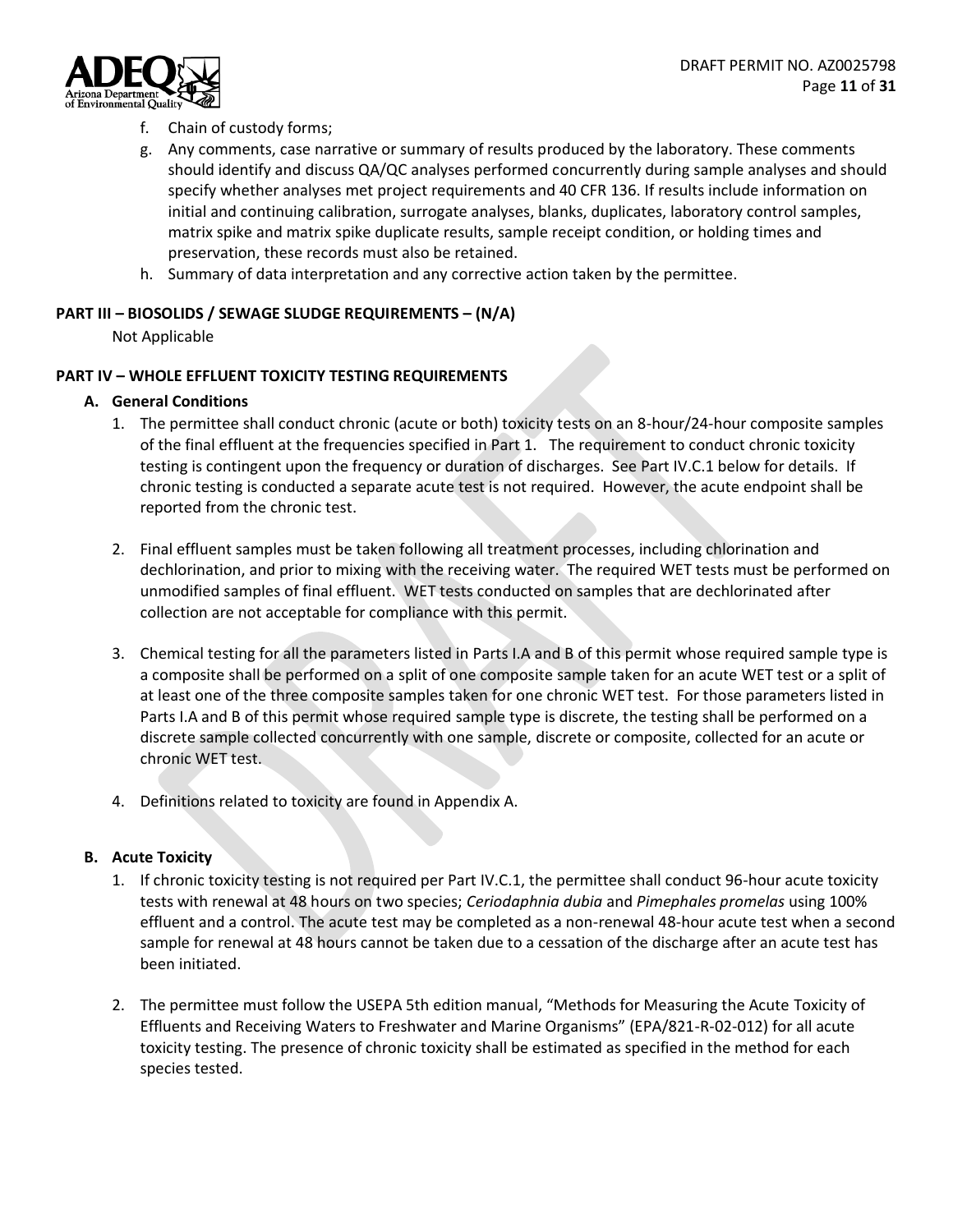

- 3. The acute toxicity action level is any failing test result. The test fails if survival in 100% effluent is less than 90%, and is significantly different from control survival (which must be 90% or greater), as determined by hypothesis testing. Section 11.3 of the acute manual referenced above must be followed to determine Pass or Fail. Any result of Fail requires follow-up testing per Part IV, Section E.
- 4. The permittee shall report results as Pass or Fail.

# <span id="page-11-0"></span>**C. Chronic Toxicity**

- 1. The permittee shall conduct short-term chronic toxicity tests on three species: the waterflea, *Ceriodaphnia dubia* (survival and reproduction test); the fathead minnow, *Pimephales promelas* (larval survival and growth test); and the green alga, *Pseudokirchneriella subcapitata* (formerly known as *Selenastrum capricornutum* or *Raphidocelis subcapitata)* (growth test). Since completion of the chronic WET test for *Ceriodaphnia dubia* and *Pimephales promelas* requires a minimum of three samples be taken for renewals, the chronic WET test will not be required during any given monitoring period in which the discharge(s) does not occur over seven consecutive calendar days and is (are) not repeated more frequently than every thirty days, except as specified in Part I.D (chronic WET testing for effluent characterization is required whether discharging or not). The discharge does not have to be continuous to fall under this requirement.
- 2. The permittee must follow the USEPA 4th edition manual, "*Short-term Methods for Estimating the Chronic Toxicity of Effluents and Receiving Waters to Freshwater Organisms* (EPA/821-R-02-013) for all chronic compliance toxicity testing.
- 3. The chronic toxicity action levels are any one test result greater than 1.6 Tus or any calculated monthly median value greater than 1.0 TUc. If chronic toxicity is detected above these values, follow-up testing is required per Part IV, Section E. A chronic toxicity unit (TUc) shall be calculated as TUc = 100/NOEC.
- 4. The chronic WET test shall be conducted using a series of five dilutions and a control. The following dilution series must be used: 12.5, 25, 50, 75, and 100% effluent.

#### <span id="page-11-1"></span>**D. Quality Assurance**

- 1. Effluent samples must be maintained between 0 and 6°C from collection until utilized in the toxicity testing procedure. When a composite sample is required, each aliquot making up the composite must be chilled after collection and throughout the compositing period. The single allowable exception is when a grab sample is delivered to the performing laboratory for test initiation no later than 4 hours following the time of collection.
- 2. Control and dilution water should be receiving water or lab water as appropriate, as described in the 40 CFR Part 136.3 approved method. If the dilution water used is different from the culture water, a second control, using culture water shall also be used.
- 3. Reference toxicity tests, (a check of the laboratory and test organisms' performance), shall be conducted at least 1 time in a calendar month for each toxicity test method conducted in the laboratory during that month. Additionally, any time the laboratory changes its source of test organisms, a reference toxicity test must be conducted before or in conjunction with the first WET test performed using the organisms from the newer source. Reference toxicant testing must be conducted using the same test conditions as the effluent toxicity tests (ie., same test duration, etc.).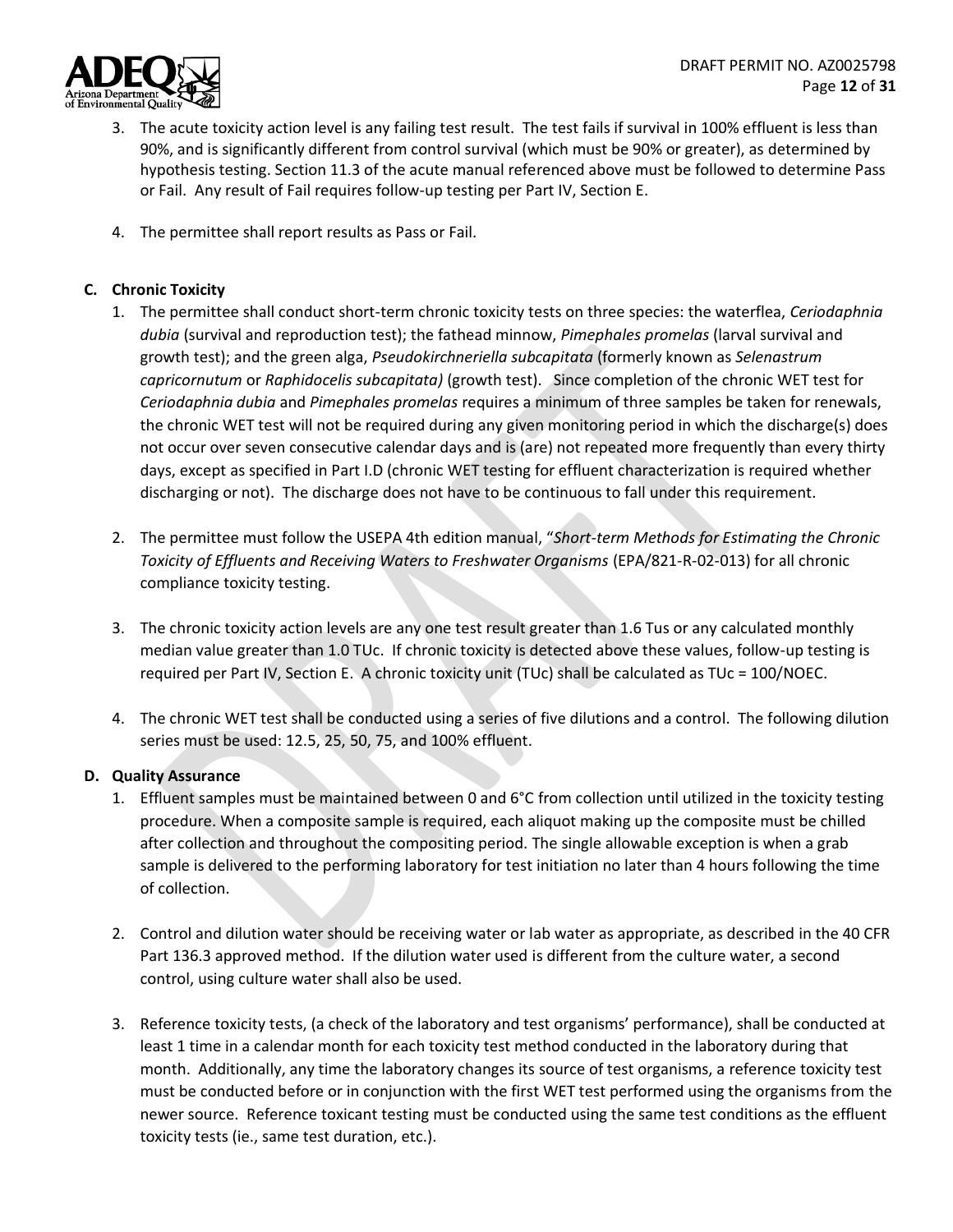

- 4. If either the reference toxicant test or the effluent test does not meet all test acceptability criteria as specified in the 40 CFR Part 136.3 approved WET methods, then the permittee must re-sample and re-test within 14 days of receipt of the test results. The re-sampling and re-testing requirements include laboratory induced error in performing the test method.
- 5. The chronic reference toxicant and effluent tests must meet the upper and lower bounds on test sensitivity as determined by calculating the percent minimum significant difference (PMSD) for each test result. The test sensitivity bound is specified for each test method (see Section 10, Table 6 in EPA/821-R-02-013). There are five possible outcomes based on the PMSD result.
	- a. *Unqualified Pass* The test's PMSD is within bounds and there is no significant difference between the means for the control and the effluent. The regulatory authority would conclude that there is no toxicity.
	- b. Unqualified Fail- The test's PMSD is larger than the lower bound (but not greater than the upper bound) in Table 6 and there is a significant difference between the means for the control and the effluent. The regulatory authority would conclude that there is toxicity.
	- c. Lacks Test Sensitivity- The test's PMSD exceeds the upper bound in Table 6 and there is no significant difference between the means for the control and the effluent. The test is considered invalid. An effluent sample must be collected and another toxicity test must be conducted within 14 days of receipt of the test results.
	- d. Very Small but Significant Difference- The relative difference between the means for the control and effluent is smaller than the lower bound in Table 6 and this difference is statistically significant. The test is acceptable and the NOEC should be determined.

# <span id="page-12-0"></span>**E. Toxicity Identification Evaluation (TIE)/Toxicity Reduction Evaluation (TRE) Process**

- 1. If acute and/or chronic toxicity is detected above a WET action level or Limit specified in this permit and the source of toxicity is known (for instance, a temporary plant upset), the permittee shall conduct one followup test within two weeks of receipt of the sample results that exceeded the action level. The permittee shall use the same test and species as the failed toxicity test. For intermittent discharges, the follow-up test shall be conducted whether discharging or not. If toxicity is detected in the follow-up, the permittee shall immediately begin developing a TRE plan and submit the plan to ADEQ for review and approval within 30 days after receipt of the toxic result. Requirements for the development of a TRE are listed in paragraph 3 below. The permittee must implement the TRE plan as approved and directed by ADEQ.
- 2. If acute and/or chronic toxicity is detected above an action level or Limit specified in this permit and the source of toxicity is unknown, the permittee shall begin additional toxicity monitoring within two weeks of receipt of the sample results that exceeded the action level. The permittee shall conduct one WET test approximately every other week until either a test exceeds an action level (or limit) or four tests have been completed. The follow-up tests must use the same test and species as the failed toxicity test. For intermittent discharges, the first follow-up test shall be conducted whether discharging or not; the subsequent three follow-up tests shall be conducted during the next three discharge events.
	- a. If none of the four tests exceed a WET action level or limit, then the permittee may return to the routine WET testing frequency specified in this permit.
	- b. If a WET action level or limit is exceeded in any of the additional tests, the permittee shall immediately begin developing a TRE plan and submit the plan to ADEQ for review and approval within 30 days after receipt of the toxic result. Requirements for the development of a TRE are listed in subsection 3, below. The permittee must implement the TRE plan as approved and directed by ADEQ.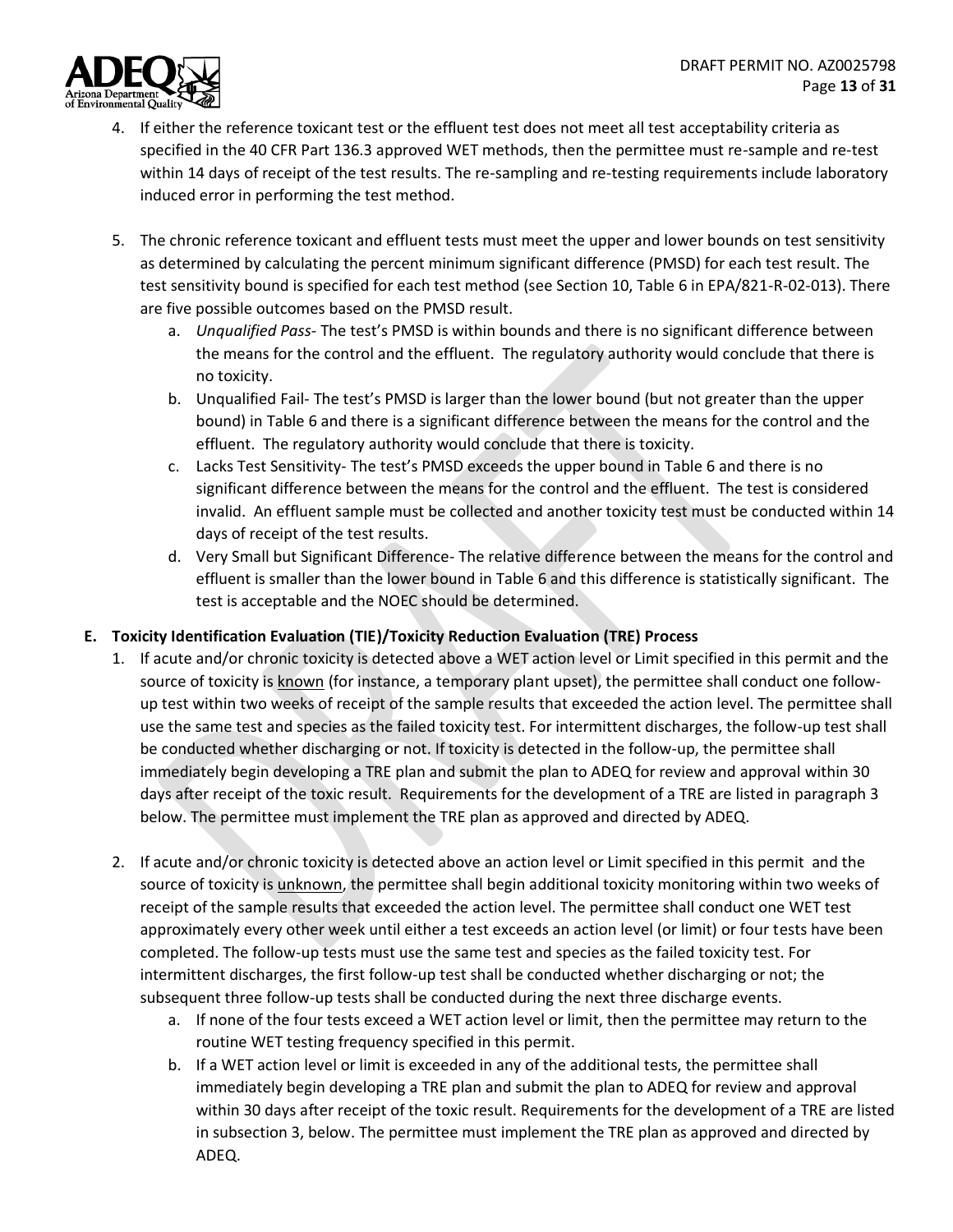

- 3. The permittee shall use the EPA guidance manual *Toxicity Reduction Evaluation Guidance for Municipal Wastewater Treatment Plants*, 1999 *(*EPA/833/B-99/002) in preparing a TRE plan. The TRE plan shall include, at a minimum, the following:
	- a. Further actions to investigate and identify the causes of toxicity, if unknown. The permittee may initiate a TIE as part of the TRE process using the following EPA manuals as guidance: *Toxicity*  Identification Evaluation: Characterization of Chronically Toxic Effluents, Phase I, 1992 (EPA/600/6-91/005F); *Methods for Aquatic Toxicity Identification Evaluations: Phase I, Toxicity Characterization Procedures*, 2nd Edition, 1991 (EPA/600/6-91/003); *Methods for Aquatic Toxicity Identification Evaluations: Phase II, Toxicity Identification Procedures for Samples Exhibiting Acute and Chronic Toxicity,* 1993 (EPA/600/R-92/080); and *Methods for Aquatic Toxicity Identification Evaluations:*  Phase III, Toxicity Confirmation Procedures for Samples Exhibiting Acute and Chronic Toxicity, 1993 (EPA/600/R-92/081).
	- b. Action the permittee will take to mitigate the impact of the discharge and to prevent the recurrence of toxicity; and
	- c. A schedule for implementing these actions.

# <span id="page-13-0"></span>**F. WET Reporting**

- 1. The permittee shall report chronic toxicity results on DMRs in Chronic Toxicity Units (TUc). The TUc for DMR reporting shall be calculated as TUc= 100/NOEC.
- 2. In addition to reporting WET results on DMRs, the permittee shall submit a copy of the full lab report(s) for all WET testing conducted during the monitoring period covered by the DMR. The lab report should report TUc as 100/NOEC **and** as 100/IC25. If the lab report does not contain any of the following items, then these must also be supplied in a separate attachment to the report: 1) sample collection and test initiation dates, 2) the results of the effluent analyses for all parameters required to be tested concurrently with WET testing as defined in Part I.A and B, Tables 1 and 2, and Part IV.A.3 of this permit, and 3) copies of completed "AZPDES Discharge Flow Records" for the months in the WET monitoring period.
- 3. WET lab reports and any required additional attachments shall be submitted to ADEQ by the 28<sup>th</sup> day of the month following the end of the WET monitoring period, or upon request.

# <span id="page-13-2"></span><span id="page-13-1"></span>**PART V – SPECIAL CONDITIONS**

# **A. Reopener**

1. This permit may be modified per the provisions of A.A.C. R18-9-B906, and R18-9-A905 which incorporates 40 CFR Part 122. This permit may be reopened based on newly available information; to add conditions or limits to address demonstrated effluent toxicity; to implement any EPA-approved new Arizona water quality standard; or to re-evaluate reasonable potential (RP), if Assessment Levels in this permit are exceeded.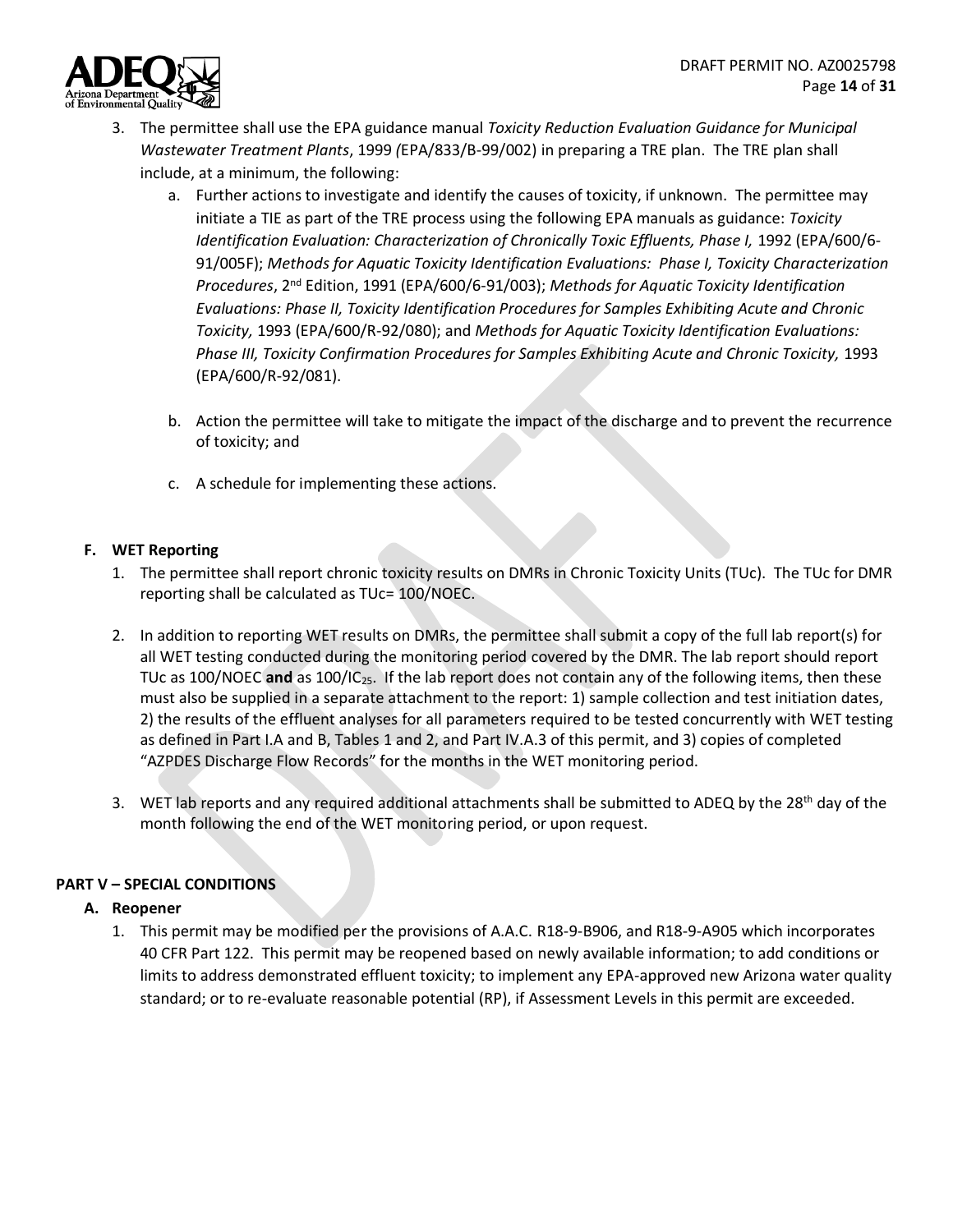

# <span id="page-14-0"></span>**Appendix A - Part A: Acronyms**

| A.A.C.        | Arizona Administrative Code                                   |
|---------------|---------------------------------------------------------------|
| ADEQ          | Arizona Department of Environmental Quality                   |
| <b>ADHS</b>   | Arizona Department of Health Services                         |
| EQ            | <b>Exceptional Quality (biosolids)</b>                        |
| <b>AZPDES</b> | Arizona Pollutant Discharge Elimination System                |
| A.R.S.        | <b>Arizona Revised Statutes</b>                               |
| <b>CFR</b>    | Code of Federal Regulations                                   |
| <b>CFU</b>    | <b>Colony Forming Units</b>                                   |
| Director      | The Director of ADEQ or any authorized representative thereof |
| <b>DMR</b>    | <b>Discharge Monitoring Report</b>                            |
| <b>EPA</b>    | The U.S. Environmental Protection Agency                      |
| kg/day        | Kilograms per day                                             |
| <b>MGD</b>    | Million Gallons per Day                                       |
| mg/L          | Milligrams per Liter, also equal to parts per million (ppm)   |
| <b>MPN</b>    | Most Probable Number                                          |
| <b>NPDES</b>  | National Pollutant Discharge Elimination System               |
| <b>PFU</b>    | Plaque-Forming Unit                                           |
| QA            | <b>Quality Assurance</b>                                      |
| SSU           | Sewage Sludge Unit                                            |
| <b>TBEL</b>   | Technology-based Effluent Limitation                          |
| $\mu$ g/L     | Micrograms per Liter, also equal to parts per billion (ppb)   |
| <b>WQBEL</b>  | Water quality-based Effluent Limitation                       |
|               |                                                               |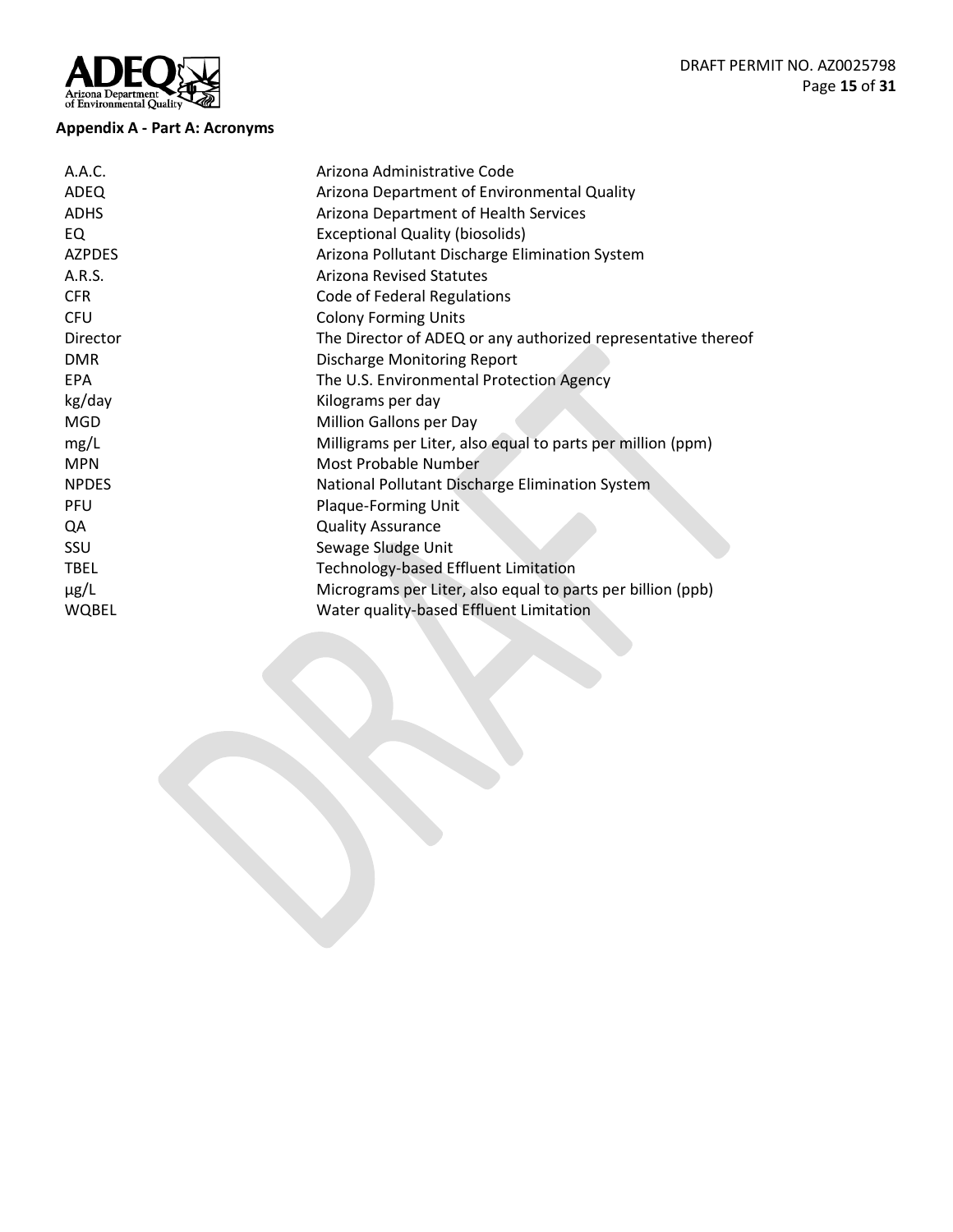

# <span id="page-15-0"></span>**Appendix A - Part B: Definitions**

| Active Sewage Sludge Unit                | A sewage sludge unit that has not closed.                                        |  |  |
|------------------------------------------|----------------------------------------------------------------------------------|--|--|
|                                          | A test used to determine the concentration of effluent or ambient waters         |  |  |
|                                          | that produces an adverse effect (lethality) on a group of test organisms         |  |  |
|                                          | during a short-term exposure 9e.g., 24, 48, or 96 hours). Acute toxicity is      |  |  |
| <b>Acute Toxicity Test</b>               | measured using statistical procedures (e.g., pint estimate techniques or         |  |  |
|                                          | hypothesis testing) and is reported as PASS/FAIL or in TUas, where TUa =         |  |  |
|                                          | 100LC <sub>50</sub> .                                                            |  |  |
|                                          | Is the ratio of the acute toxicity of an effluent or a toxicant to its chronic   |  |  |
|                                          | toxicity. It is used as a factor for estimating chronic toxicity on the basis of |  |  |
| Acute-to Chronic Ratio (ACR)             | acute toxicity data, or for estimating acute toxicity on the basis of chronic    |  |  |
|                                          | toxicity data.                                                                   |  |  |
|                                          | The whole biosolids application rate on a dry-weight basis that meets the        |  |  |
|                                          | following conditions: a.) The amount of nitrogen needed by existing              |  |  |
| Agronomic Rate                           | vegetation or a planned or actual crop has been provided, and b.) The            |  |  |
|                                          | amount of nitrogen that passes below the root zone of the crop or                |  |  |
|                                          | vegetation is minimized.                                                         |  |  |
|                                          | The ratio of the concentration of ammonia in the effluent and the                |  |  |
| Ammonia Impact Ratio (AIR)               | calculated ammonia standard as determined by the use of                          |  |  |
|                                          | effluent/receiving water pH and temperature.                                     |  |  |
|                                          | The maximum amount of a pollutant that can be applied to an acre or              |  |  |
| Annual Pollutant Loading Rate            | hectare of land during a 365-day period.                                         |  |  |
|                                          | A person who arranges for and controls the site-specific land application of     |  |  |
| Applicator                               | biosolids in Arizona.                                                            |  |  |
|                                          |                                                                                  |  |  |
| <b>Base Flood</b>                        | A flood that has a one percent chance of occurring in any given year (or a       |  |  |
|                                          | flood that is likely to occur once in 100 years).                                |  |  |
|                                          | Biosolids that are transported and land-applied in a manner other than in a      |  |  |
| <b>Bulk Biosolids</b>                    | bag or other container holding biosolids of 1.102 short tons or 1 metric ton     |  |  |
|                                          | or less.                                                                         |  |  |
|                                          | A test in which sublethal effects (e.g., reduced growth or reproduction) are     |  |  |
|                                          | measured in addition to lethality. Chronic toxicity is measured as TUc =         |  |  |
| <b>Chronic Toxicity Test</b>             | 100/NOEC or TUc = 100/ECp or 100/ICp. The ICp and ECp value should be            |  |  |
|                                          | the approximate equivalent of the NOEC calculated by hypothesis testing          |  |  |
|                                          | for each test method.                                                            |  |  |
|                                          | A sample that is formed by combining a series of individual, discrete            |  |  |
|                                          | samples of specific volumes at specified intervals. Composite samples            |  |  |
|                                          | characterize the quality of a discharge over a given period of time.             |  |  |
| Composite Sample                         | Although, composite samples can be time-weighted or flow-weighted, this          |  |  |
|                                          | permit requires the collection of flow-proportional composite samples.           |  |  |
|                                          | This means that samples are collected and combined using aliquots in             |  |  |
|                                          | proportion to flow rather than time. Also see Flow-Proportional                  |  |  |
|                                          | Composite.                                                                       |  |  |
| <b>Cumulative Pollutant Loading Rate</b> | The maximum amount of a pollutant applied to land application site.              |  |  |
| Daily Maximum Concentration Limit        | The maximum allowable discharge of a pollutant in a calendar day as              |  |  |
|                                          | measured on any single discrete sample or composite sample.                      |  |  |
| Daily Maximum Mass Limit                 | The maximum allowable total mass of a pollutant discharged in a calendar         |  |  |
|                                          | day.                                                                             |  |  |
| Discrete or Grab Sample                  | An individual sample of at least 100 mL collected from a single location or      |  |  |
|                                          | over a period of time not exceeding 15 minutes.                                  |  |  |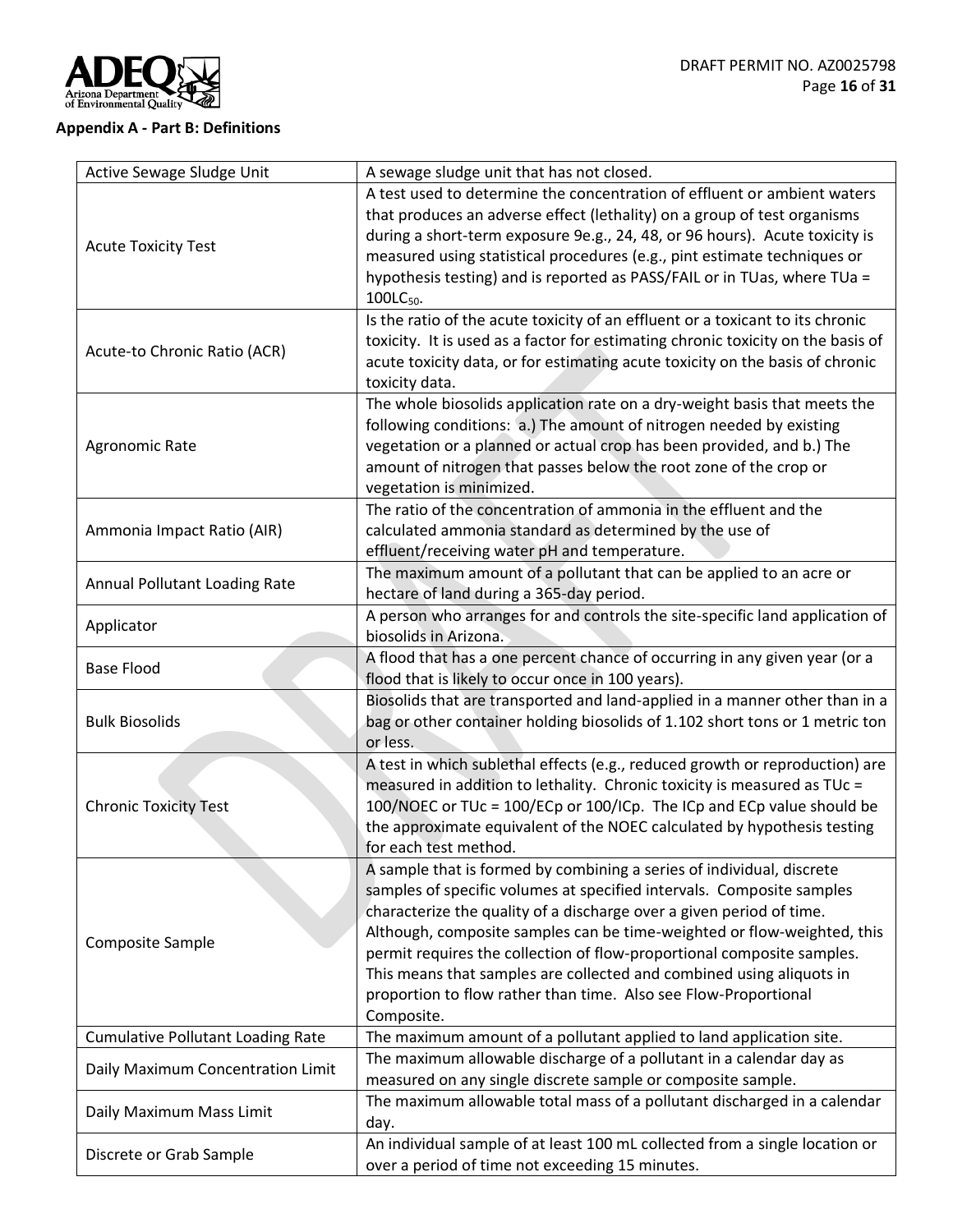

| Dry-Weight Basis                        | The weight of biosolids calculated after the material has been dried at 105<br>°C until reaching a constant mass.                                                                                                                                                                                                                                                                                                                                                                                       |  |  |
|-----------------------------------------|---------------------------------------------------------------------------------------------------------------------------------------------------------------------------------------------------------------------------------------------------------------------------------------------------------------------------------------------------------------------------------------------------------------------------------------------------------------------------------------------------------|--|--|
| <b>Effect Concentration Point (ECP)</b> | A point estimate of the toxicant (or effluent) concentration that would<br>cause an observable adverse effect (e.g., survival or fertilization) in a given<br>percent of the test organisms, calculated from a continuous model (e.g.,<br>USEPA Probit Model).                                                                                                                                                                                                                                          |  |  |
| <b>Exceptional Quality Biosolids</b>    | Biosolids certified under R18-9-1013(A)(6) as meeting the pollutant<br>concentrations in R18-9-1005 Table 2, Class A pathogen reduction in R18-<br>9-1006, and one of the vector attraction reduction requirements in<br>subsections R-18-9-1010(A)(1) through R18-9-1010(A)(8).                                                                                                                                                                                                                        |  |  |
| Flow Proportional Composite Sample      | A sample that combines discrete samples collected over time, based on<br>the flow of the discharge being sampled. There are two methods used to<br>collect this type of sample. One collects a constant sample volume at time<br>intervals that vary based on stream flow. The other collects discrete<br>samples that are proportioned into aliquots of varying volumes based on<br>stream flow, at constant time intervals (i.e. flow-weighted composite<br>sample).                                  |  |  |
| Hardness                                | The sum of the calcium and magnesium concentrations, expressed as<br>calcium carbonate (CaCO <sub>3</sub> ) in milligrams per liter.                                                                                                                                                                                                                                                                                                                                                                    |  |  |
| <b>Hypothesis Testing</b>               | A statistical technique (e.g., Dunnetts test) that determines what<br>concentration is statistically different from the control. Endpoints<br>determined from hypothesis testing are NOEC and LOEC. The two<br>hypotheses commonly tested in WET are:<br>Null hypothesis $(H_0)$ : The effluent is not toxic.<br>Alternative hypothesis $(H_a)$ : The effluent is toxic.                                                                                                                                |  |  |
| Inhibition Concentration (IC)           | A point estimate of the toxicant concentration that would cause a given<br>percent reduction in a non-lethal biological measurement (e.g.,<br>reproduction or growth) calculated from a continuous model (e.g., USEPA<br>Interpolation Method). IC25 is a point estimate of the toxicant<br>concentration that would cause a 25% reduction in a non-lethal biological<br>measurement.                                                                                                                   |  |  |
| Land Application or Land Apply          | Spraying or spreading biosolids on the surface of the land, injecting<br>biosolids below the land's surface, or incorporating biosolids into the soil<br>to amend, condition, or fertilize the soil.                                                                                                                                                                                                                                                                                                    |  |  |
| Land Treatment Facility                 | An operation designed to treat and improve the quality of waste,<br>wastewater, or both, by placement wholly or in part on the land surface to<br>perform part or all of the treatment. A land treatment facility includes a<br>facility that performs biosolids drying, processing, or composting, but not<br>land application performed in compliance with 18 A.A.C. 9, Article 10.                                                                                                                   |  |  |
| <b>LC50</b>                             | The toxicant (or effluent) concentration that would cause death in 50<br>percent of the test organisms.                                                                                                                                                                                                                                                                                                                                                                                                 |  |  |
| Limit of Quantitation (LOQ)             | The minimum levels, concentrations, or quantities of a target variable such<br>as an analyte that can be reported with a specific degree of confidence.<br>The calibration point shall be at or below the LOQ. The LOQ is the<br>concentration in a sample that is equivalent to the concentration of the<br>lowest calibration standard analyzed by a specific analytical procedure,<br>assuming that all of the method-specified sample weights, volumes, and<br>processing steps have been followed. |  |  |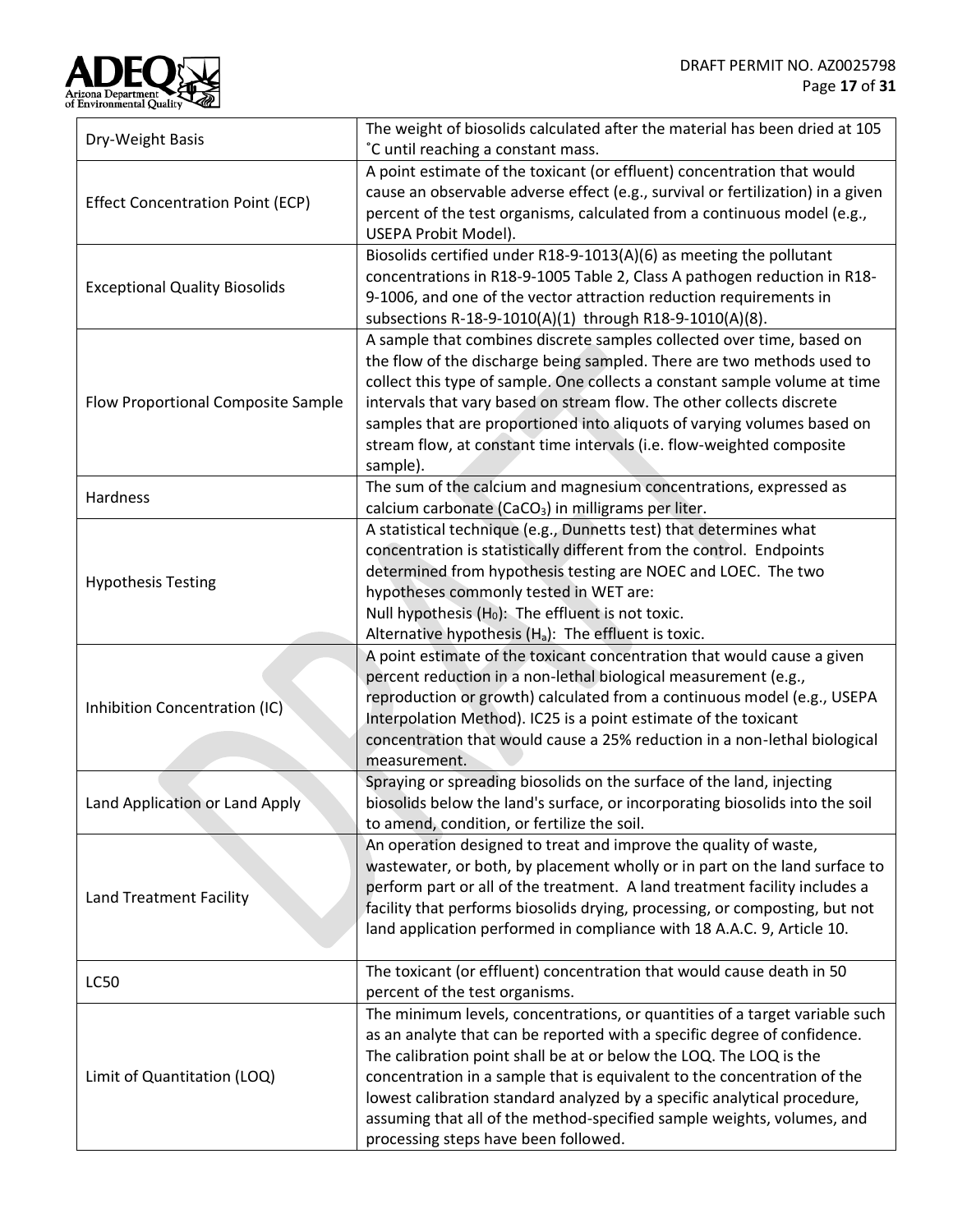

| Limit of Detection (LOD)                                | An analyte and matrix-specific estimate of the minimum amount of a<br>substance that the analytical process can reliably detect with a 99%<br>confidence level. This may be laboratory dependent and is developed<br>according to R9014-615(C)(7).                                                                                                                                                                                                                                                                                                                                                                                                                   |  |  |
|---------------------------------------------------------|----------------------------------------------------------------------------------------------------------------------------------------------------------------------------------------------------------------------------------------------------------------------------------------------------------------------------------------------------------------------------------------------------------------------------------------------------------------------------------------------------------------------------------------------------------------------------------------------------------------------------------------------------------------------|--|--|
| Method Detection Limit (MDL)                            | See LOD                                                                                                                                                                                                                                                                                                                                                                                                                                                                                                                                                                                                                                                              |  |  |
| <b>Mixing Zone</b>                                      | An area where an effluent discharge undergoes initial dilution and may be<br>extended to cover the secondary mixing in the ambient waterbody. A<br>mixing zone is an allocated impact zone where water quality criteria can<br>be exceeded as long as acutely toxic conditions are prevented.                                                                                                                                                                                                                                                                                                                                                                        |  |  |
| Monthly or Weekly Average<br><b>Concentration Limit</b> | Other than for bacteriological testing, means the highest allowable<br>average calculated as an arithmetic mean of consecutive measurements<br>made during calendar month or week, respectively. The "monthly or<br>weekly average concentration limit" for E. coli bacteria means the highest<br>allowable average calculated as the geometric mean of a minimum of four<br>(4) measurements made during a calendar month or week, respectively.<br>The geometric mean is the nth root of the product of n numbers. For<br>either method (CFU or MPN), when data are reported as "0" or non-detect<br>then input a "1" into the calculation for the geometric mean. |  |  |
| No Observed Effect Concentration<br>(NOEC)              | The highest tested concentration of effluent or toxicant, that causes no<br>observable adverse effect on the test organisms (i.e., the highest<br>concentration of toxicant at which the values for the observed responses<br>are not statistically significant different from the controls).                                                                                                                                                                                                                                                                                                                                                                        |  |  |
| Pathogen                                                | A disease-causing organism.                                                                                                                                                                                                                                                                                                                                                                                                                                                                                                                                                                                                                                          |  |  |
| Point Estimate Techniques                               | As Probit, Interpolation Method, Spearman-Karber are used to determine<br>the effluent concentration at which adverse effects (e.g., fertilization,<br>growth or survival) occurred. For example, concentration at which a 25<br>percent reduction in fertilization occurred.                                                                                                                                                                                                                                                                                                                                                                                        |  |  |
| <b>Reference Toxicant Test</b>                          | A toxicity test conducted with the addition of a known toxicant to indicate<br>the sensitivity of the organisms being used and demonstrate a laboratory's<br>ability to obtain consistent results with the test method. Reference<br>toxicant data are part of the routine QA/QC program to evaluate the<br>performance of laboratory personnel and test organisms.                                                                                                                                                                                                                                                                                                  |  |  |
| Runoff                                                  | Rainwater, leachate, or other liquid that drains over any part of a land<br>surface and runs off of the land surface.                                                                                                                                                                                                                                                                                                                                                                                                                                                                                                                                                |  |  |
| Sewage Sludge Unit                                      | Land on which only sewage sludge is placed for final disposal. This does<br>not include land on which sewage sludge is either stored or treated. Land<br>does not include navigable waters.                                                                                                                                                                                                                                                                                                                                                                                                                                                                          |  |  |
| Significant Difference                                  | Defined as statistically significant difference (e.g., 95% confidence level) in<br>the means of two distributions of sampling results.                                                                                                                                                                                                                                                                                                                                                                                                                                                                                                                               |  |  |
| Single Concentration Acute Test                         | A statistical analysis comparing only two sets of replicate observations. In<br>the case of WET, comparing only two test concentrations (e.g., a control<br>and 100% effluent). The purpose of this test is to determine if the 100%<br>effluent concentration differs from the control (i.e., the test passes or<br>fails).                                                                                                                                                                                                                                                                                                                                         |  |  |
| Store Biosolids or Storage of Biosolids                 | The temporary holding or placement of biosolids on land before land<br>application.                                                                                                                                                                                                                                                                                                                                                                                                                                                                                                                                                                                  |  |  |
| Surface Disposal Site                                   | An area of land that contains one or more active sewage sludge units.                                                                                                                                                                                                                                                                                                                                                                                                                                                                                                                                                                                                |  |  |
| Submit                                                  | Used in this permit, means post-marked, documented by other mailing<br>receipt, or hand-delivered to ADEQ.                                                                                                                                                                                                                                                                                                                                                                                                                                                                                                                                                           |  |  |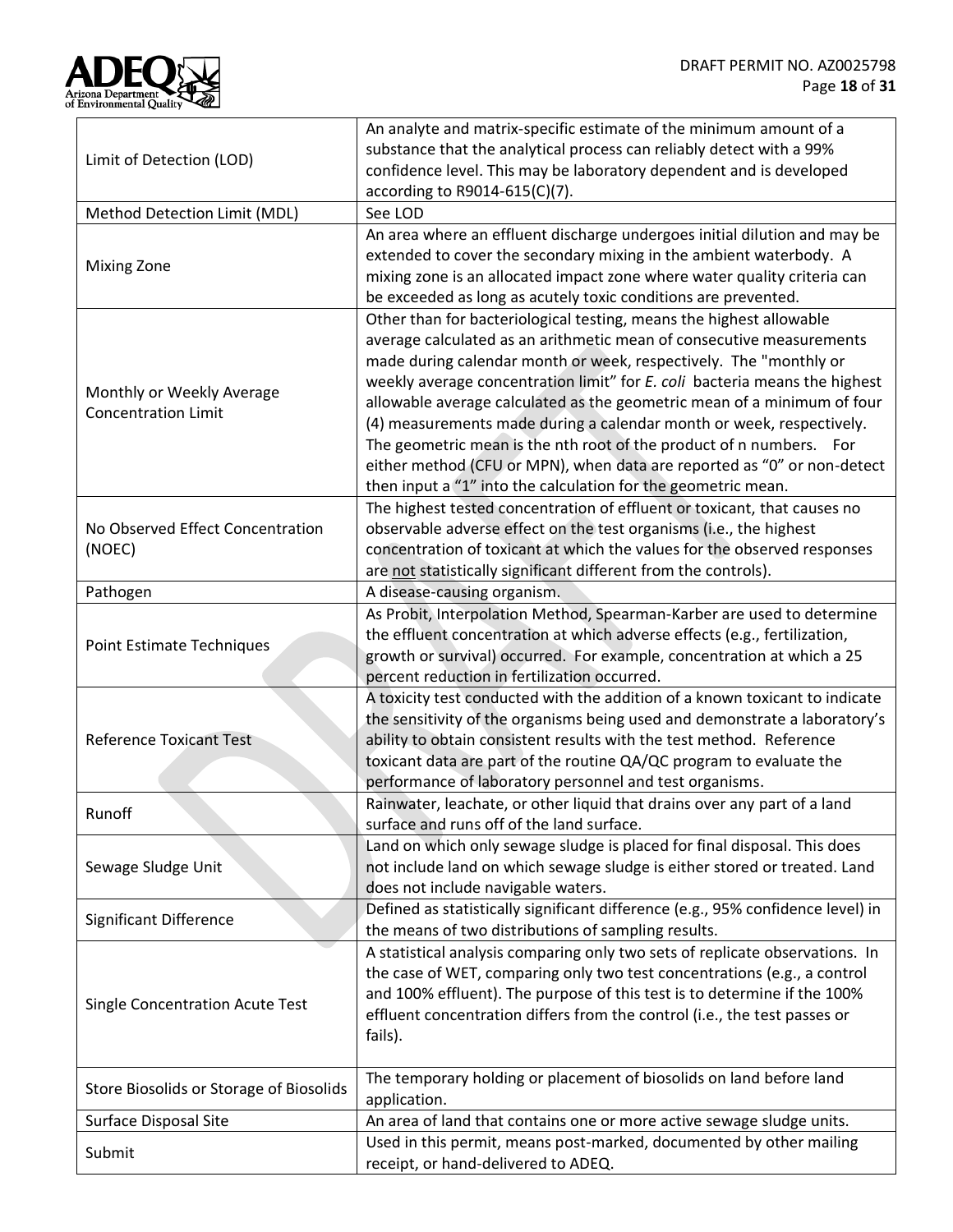

| Test Acceptability Criteria (TAC)               | Specific criteria for determining whether toxicity tests results are<br>acceptable. The effluent and reference toxicant must meet specific criteria<br>as defined in the test method.                                                                                        |  |  |
|-------------------------------------------------|------------------------------------------------------------------------------------------------------------------------------------------------------------------------------------------------------------------------------------------------------------------------------|--|--|
| <b>Ton</b>                                      | A net weight of 2000 pounds and is known as a short ton.                                                                                                                                                                                                                     |  |  |
| <b>Total Solids</b>                             | The biosolids material that remains when sewage sludge is dried at 103° C<br>to 105° C.                                                                                                                                                                                      |  |  |
| Toxic Unit (TU)                                 | A measure of toxicity in an effluent as determined by the acute toxicity<br>units or chronic toxicity units measured. Higher the TUs indicate greater<br>toxicity.                                                                                                           |  |  |
| <b>Toxicity Identification Evaluation (TIE)</b> | A set of procedures used to identify the specific chemical(s) causing<br>effluent toxicity.                                                                                                                                                                                  |  |  |
| <b>Toxicity Reduction Evaluation (TRE)</b>      | A site-specific study conducted in a stepwise process designed to identify<br>the causative agents of effluent toxicity, isolate the sources of toxicity,<br>evaluate the effectiveness of toxicity control options, and then confirm the<br>reduction in effluent toxicity. |  |  |
| <b>Toxicity Test</b>                            | A procedure to determine the toxicity of a chemical or an effluent using<br>living organisms. A toxicity test measures the degree of effect of a specific<br>chemical or effluent on exposed test organisms.                                                                 |  |  |
| <b>Vectors</b>                                  | Rodents, flies, mosquitoes, or other organisms capable of transporting<br>pathogens.                                                                                                                                                                                         |  |  |
| Whole Effluent Toxicity                         | The total toxic effect of an effluent measured directly with a toxicity test.                                                                                                                                                                                                |  |  |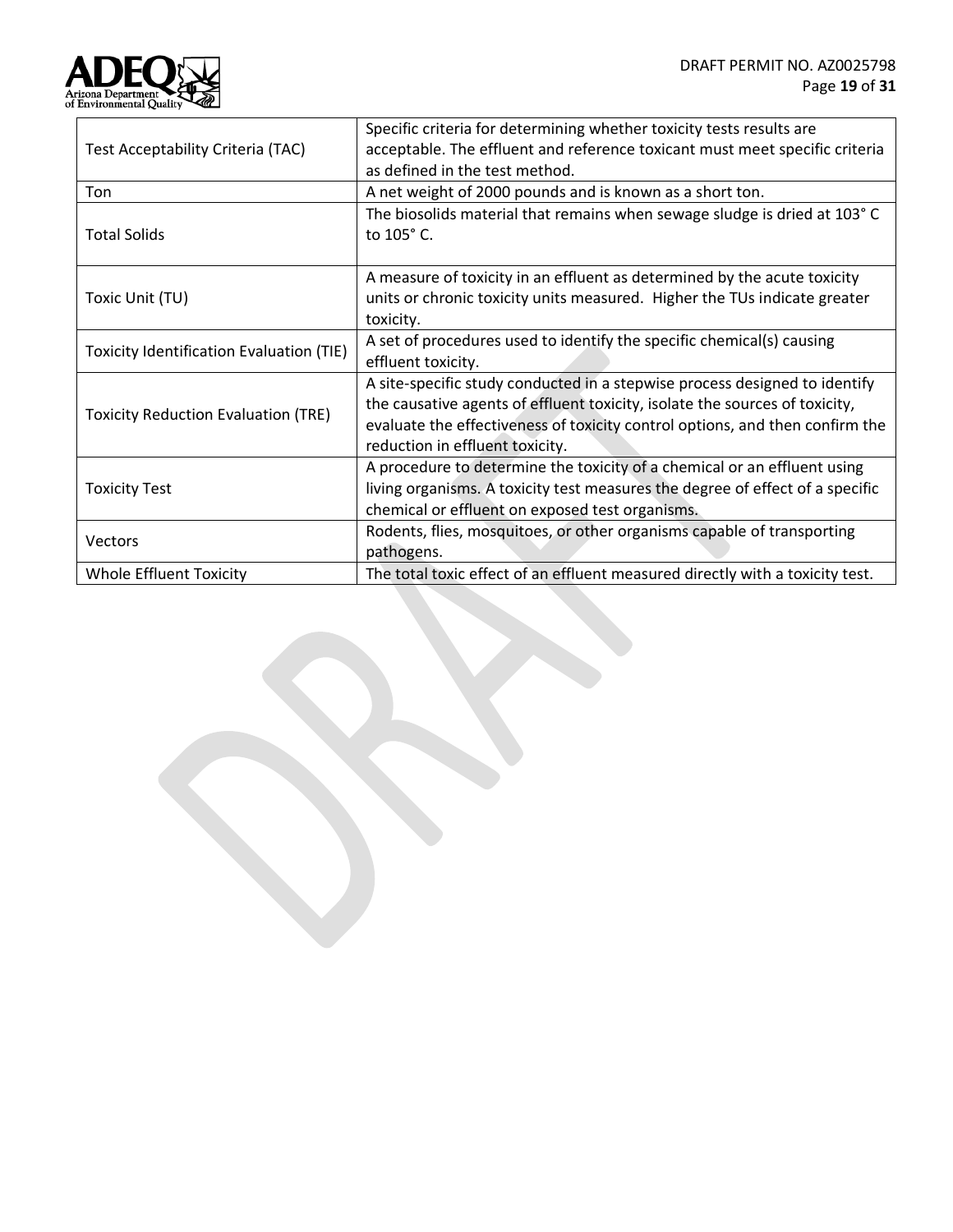

#### <span id="page-19-0"></span>**Appendix B - AZPDES Discharge Flow Record**

|                                                                                        | Frito-Lay Casa Grande Facility - AZ0025798            |                                                 |  |  |
|----------------------------------------------------------------------------------------|-------------------------------------------------------|-------------------------------------------------|--|--|
| Discharge to the North Branch of the Santa Cruz Wash in the Santa Cruz River Basin At: |                                                       |                                                 |  |  |
| <b>Outfall No:</b>                                                                     |                                                       |                                                 |  |  |
| Location:                                                                              |                                                       |                                                 |  |  |
| Month:                                                                                 |                                                       | Year:                                           |  |  |
| Date:                                                                                  | Flow Duration <sup>(1)</sup><br>(Total hours per day) | Flow Rate <sup>(2)</sup><br>(Total MGD per day) |  |  |
| $\mathbf{1}$                                                                           |                                                       |                                                 |  |  |
| $\mathbf{2}$                                                                           |                                                       |                                                 |  |  |
| 3                                                                                      |                                                       |                                                 |  |  |
| $\overline{\mathbf{4}}$                                                                |                                                       |                                                 |  |  |
| 5                                                                                      |                                                       |                                                 |  |  |
| $\bf 6$                                                                                |                                                       |                                                 |  |  |
| $\overline{\mathbf{z}}$                                                                |                                                       |                                                 |  |  |
| $\pmb{8}$                                                                              |                                                       |                                                 |  |  |
| 9                                                                                      |                                                       |                                                 |  |  |
| 10                                                                                     |                                                       |                                                 |  |  |
| 11                                                                                     |                                                       |                                                 |  |  |
| 12                                                                                     |                                                       |                                                 |  |  |
| 13                                                                                     |                                                       |                                                 |  |  |
| 14                                                                                     |                                                       |                                                 |  |  |
| 15                                                                                     |                                                       |                                                 |  |  |
| 16                                                                                     |                                                       |                                                 |  |  |
| 17                                                                                     |                                                       |                                                 |  |  |
| 18                                                                                     |                                                       |                                                 |  |  |
| 19                                                                                     |                                                       |                                                 |  |  |
| 20                                                                                     |                                                       |                                                 |  |  |
| 21                                                                                     |                                                       |                                                 |  |  |
| 22                                                                                     |                                                       |                                                 |  |  |
| 23                                                                                     |                                                       |                                                 |  |  |
| 24                                                                                     |                                                       |                                                 |  |  |
| 25                                                                                     |                                                       |                                                 |  |  |
| 26                                                                                     |                                                       |                                                 |  |  |
| $27$                                                                                   |                                                       |                                                 |  |  |
| 28                                                                                     |                                                       |                                                 |  |  |
| 29                                                                                     |                                                       |                                                 |  |  |
| $30\,$                                                                                 |                                                       |                                                 |  |  |
| 31                                                                                     |                                                       |                                                 |  |  |
| Comment:                                                                               |                                                       |                                                 |  |  |

- Total time of discharge in hours per day. If actual time is not available, use an estimate of flow duration.
- Report flow discharge in MGD. If no discharge occurs on any given day, report 'ND" for the flow for that day.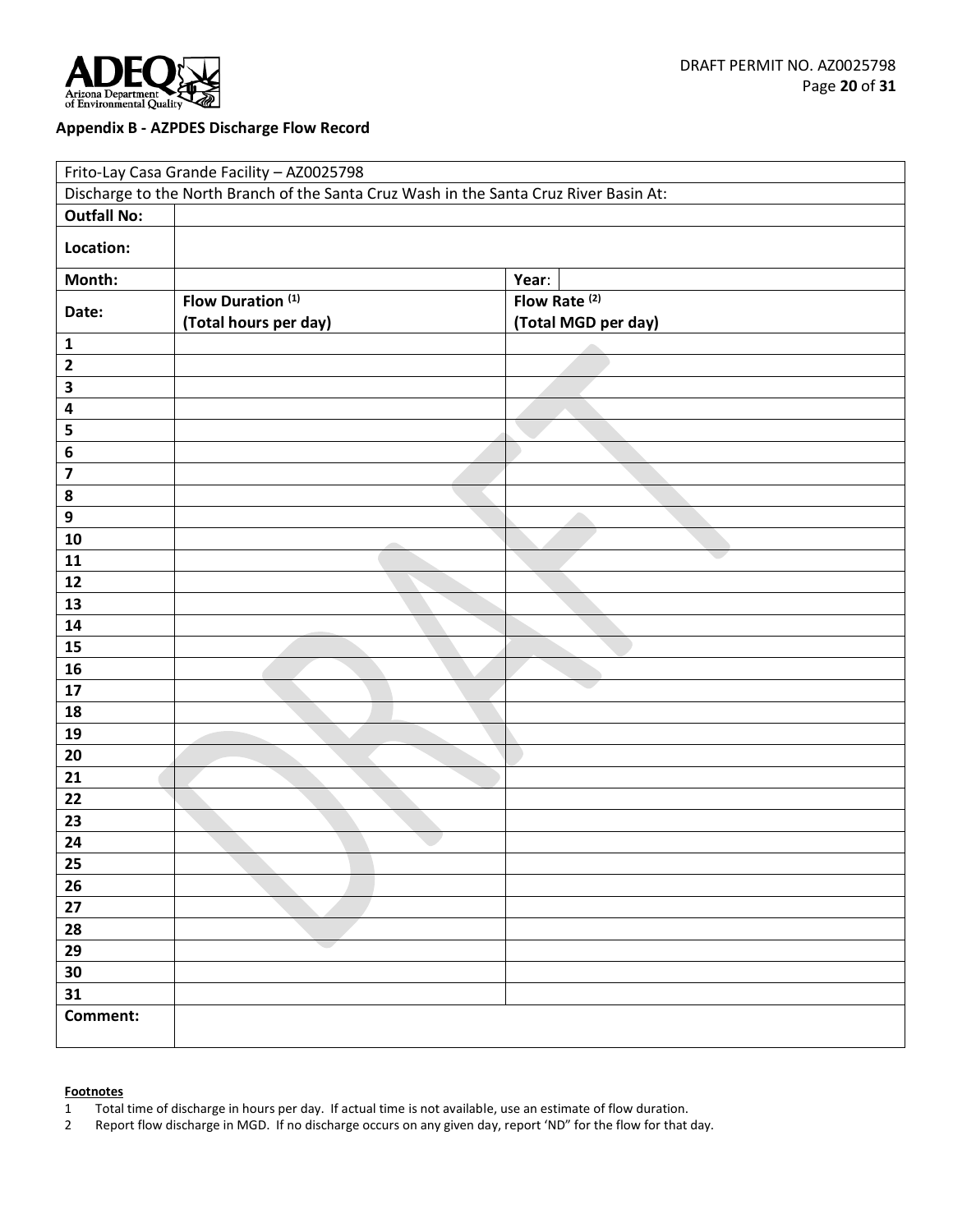

| Determination of Acute Total Ammonia Criteria as N in mg / L<br>Based on pH at Time of Sampling (1)(2) |         |                 |  |
|--------------------------------------------------------------------------------------------------------|---------|-----------------|--|
|                                                                                                        |         |                 |  |
| pH                                                                                                     | A&W c   | A&Ww and A&Wedw |  |
| $6.5\,$                                                                                                | 33      | 49              |  |
| 6.6                                                                                                    | 31      | 47              |  |
| $6.7\,$                                                                                                | $30\,$  | 45              |  |
| $6.8\,$                                                                                                | 28      | 42              |  |
| $6.9\,$                                                                                                | 26      | 39              |  |
| $7.0\,$                                                                                                | 24      | 36              |  |
| $7.1\,$                                                                                                | 22      | $\overline{33}$ |  |
| $7.2\,$                                                                                                | 20      | 30              |  |
| 7.3                                                                                                    | 17      | 26              |  |
| $7.4\,$                                                                                                | 15      | 23              |  |
| 7.5                                                                                                    | $13\,$  | 20              |  |
| $7.6$                                                                                                  | 11      | 17              |  |
| $7.7\,$                                                                                                | $10\,$  | $14\,$          |  |
| 7.8                                                                                                    | 8.1     | 12              |  |
| $7.9$                                                                                                  | 6.8     | 10              |  |
| $8.0\,$                                                                                                | 5.6     | 8.4             |  |
| $\bf 8.1$                                                                                              | 4.6     | $7.0\,$         |  |
| 8.2                                                                                                    | 3.8     | 5.7             |  |
| 8.3                                                                                                    | 3.2     | 4.7             |  |
| $8.4\,$                                                                                                | 2.6     | 3.9             |  |
| 8.5                                                                                                    | 2.1     | $3.2$           |  |
| 8.6                                                                                                    | 1.8     | 2.6             |  |
| 8.7                                                                                                    | $1.5\,$ | 2.2             |  |
| 8.8                                                                                                    | $1.2\,$ | $1.8\,$         |  |
| 8.9                                                                                                    | $1.0\,$ | 1.5             |  |
| 9.0                                                                                                    | 0.89    | $1.3\,$         |  |

#### **Footnotes**

1 pH and temperature are field measurements taken at the same time and location as the water samples destined for the laboratory analysis of ammonia.

2 If field measured PH and/or temperature values fall between the Acute Total Ammonia tabular values, round field measured values according to standard scientific rounding procedures to nearest tabular value to determine the ammonia standard.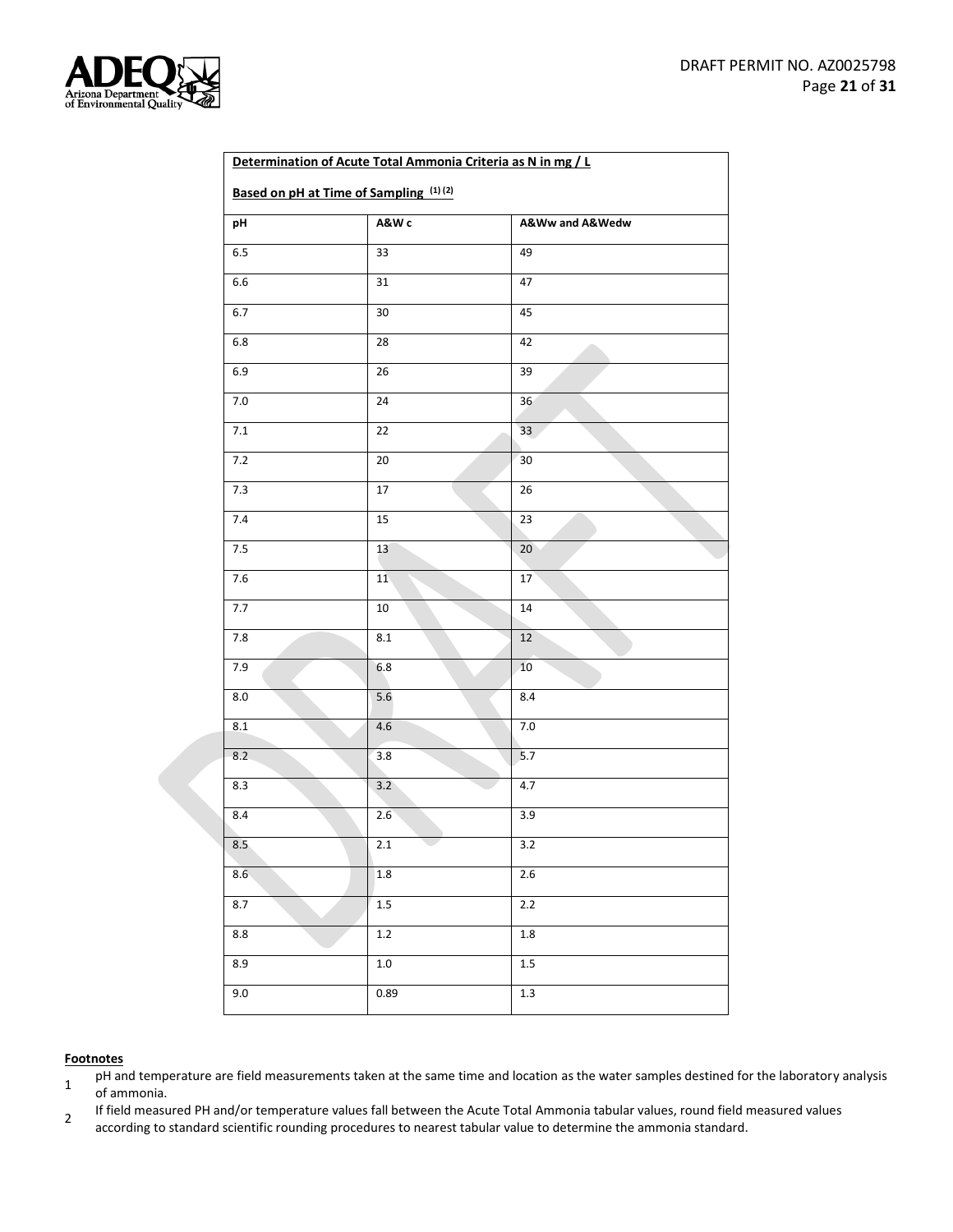

## <span id="page-21-0"></span>**Appendix C - Standard AZPDES Permit Conditions & Notifications**

(Updated as of February 2, 2004)

- 1. Duty to Reapply [R18-9-B904(C)] Unless the Permittee permanently ceases the discharging activity covered by this permit, the Permittee shall submit a new application 180 days before the existing permit expires
- 2. Applications [R18-9-A905(A)(1)(C) which incorporates 40CFR 122.22]
	- a. All applications shall be signed as follows:
		- i. For a corporation: by a responsible corporate officer. For the purpose of this section, a responsible corporate officer means:
			- A. A president, secretary, treasure, or vice-president of the corporation in charge of a principle business function, or any other person who performs similar policy-or decision-making functions for the corporation, or
			- B. The manager of one or more manufacturing, production, or operating facilities, provided, the manager is authorized to make management decisions which govern the operation of the regulated facility including having the explicit or implicit duty of making major capital investment recommendations, and initiating and directing other comprehensive measures to assure long term environmental compliance with environmental laws and regulations; the manager can ensure that the necessary systems are established or actions taken to gather complete and accurate information for permit application requirements; and where authority to sign documents has been assigned or delegated to the manager in accordance with corporate procedures;
		- ii. For partnership or sole proprietorship: by a general partner or the proprietor, respectively; or
		- iii. For a municipality, State, Federal, or other public agency: By either a principal executive officer or ranking elected official. For purposes of this section, a principal executive officer of a Federal agency includes: (i) The chief executive officer having responsibility for the overall operations of a principal geographic unit of the agency (e.g., Regional Administrators of EPA).
	- b. All reports required by permits and other information requested by the Director shall be signed by a person described in paragraph (a) of this Section, or by a duly authorized representative of that person. A person is a duly authorized representative only if:
		- i. The authorization is made in writing by a person described in paragraph (a) of this section;
		- ii. The authorization specifies either an individual or a position having responsibility for the overall operation of the regulated facility, such as the position of plant manager, operator of a well or a well field, superintendent, position of equivalent responsibility, or an individual or position having overall responsibility for environmental matters for the company. (A duly authorized representative may thus be either a named individual or any individual occupying a named position.) and,
		- iii. The written authorization is submitted to the Director.
	- c. Changes to Authorization. If an authorization under paragraph (b) of this section is no longer accurate because a different individual or position has responsibility for the overall operation of the facility, a new authorization satisfying the requirements of paragraph (b) of this section must be submitted to the Director prior to or together with any reports, information, or applications to be signed by an authorized representative.
	- d. Certification. Any person signing a document under paragraph (a) or (b) of this section shall make the following certification: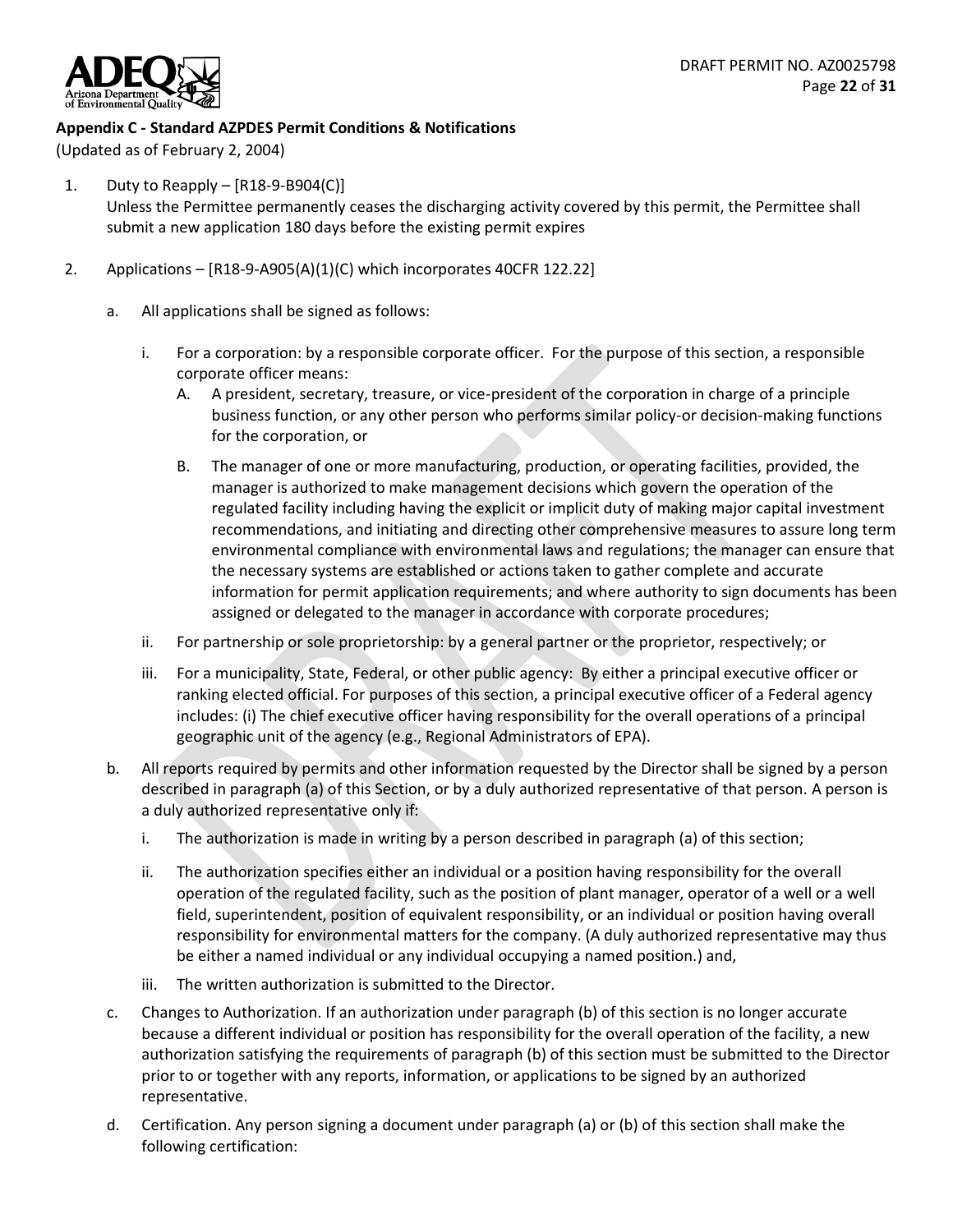

*I certify under penalty of law, that this document and all attachments were prepared under my direction or supervision in accordance with a system designed to assure that qualified personnel properly gathered and evaluated the information submitted. Based on my inquiry of the person or persons who manage the system, or those persons directly responsible for gathering information, the information submitted is, to the best of my knowledge and belief, true, accurate, and complete. I am aware that there are significant penalties for submitting false information, including the possibility of fine and imprisonment for knowing violations*.

- 3. Duty to Comply [R18-9-A905(A)(3)(a) which incorporates 40 CFR 122.41(a)(i) and A.R.S. §49- 262, 263.01, and 263.02.]
	- a. The Permittee shall comply with all conditions of this permit and any standard and prohibition required under A.R.S. Title 49, Chapter 2, Article 3.1 and A.A.C. Title 18, Chapter 9, Articles 9 and 10. Any permit noncompliance constitutes a violation of the Clean Water Act; A.R.S. Title 49, Chapter 2, Article 3.1; and A.A.C. Title 18, Chapter 9, Articles 9 and 10, and is grounds for enforcement action, permit termination, revocation and reissuance, or modification, or denial of a permit renewal application.
	- b. The issuance of this permit does not waive any federal, state, county, or local regulations or permit requirements with which a person discharging under this permit is required to comply.
	- c. The Permittee shall comply with the effluent standards or prohibitions established under section 307(a) of the Clean Water Act for toxic pollutants and with standards for sewage sludge use or disposal established under section 405(d) of the Clean Water Act within the time provided in the regulation that establish these standards or prohibitions, even if the permit has not yet been modified to incorporate the requirement.
	- d. Civil Penalties. A.R.S. § 49-262(C) provides that any person who violates any provision of A.R.S. Title 49, Chapter 2, Article 3.1 or a rule, permit, discharge limitation or order issued or adopted under A.R.S. Title 49, Chapter 2, Article 3.1 is subject to a civil penalty not to exceed \$25,000 per day per violation.
	- e. Criminal Penalties. Any a person who violates a condition of this permit, or violates a provision under A.R.S. Title 49, Chapter 2, Article 3.1, or A.A.C. Title 18, Chapter 9, Articles 9 and 10 is subject to the enforcement actions established under A.R.S. Title 49, Chapter 2, Article 4, which may include the possibility of fines and/or imprisonment.
- 4. Need to Halt or Reduce Activity Not a Defense [R18-9-A905(A)(3)(a) which incorporates 40 CFR 122.41(c)]

It shall not be a defense for a Permittee in an enforcement action that it would have been necessary to halt or reduce the permitted activity in order to maintain compliance with the conditions of this permit.

5. Duty to Mitigate - [R18-9-A905(A)(3)(a) which incorporates 40 CFR 122.41(d)]

The Permittee shall take all reasonable steps to minimize or prevent any discharge or sludge use or disposal in violation of this permit which has a reasonable likelihood of adversely affecting human health or the environment.

6. Proper Operation and Maintenance - [R18-9-A905(A)(3)(a) which incorporates 40 CFR 122.41(e)]

The Permittee shall at all times properly operate and maintain all facilities and systems of treatment and control (and related appurtenances) which are installed or used by the Permittee to achieve compliance with the conditions of this permit. Proper operation and maintenance also includes adequate laboratory controls and appropriate quality assurance procedures. This provision requires the operation of back-up or auxiliary facilities or similar systems which are installed by a Permittee only when the operation is necessary to achieve compliance with the conditions of the permit.

7. Permit Actions - [R18-9-A905(A)(3)(a) which incorporates 40 CFR 122.41(f)]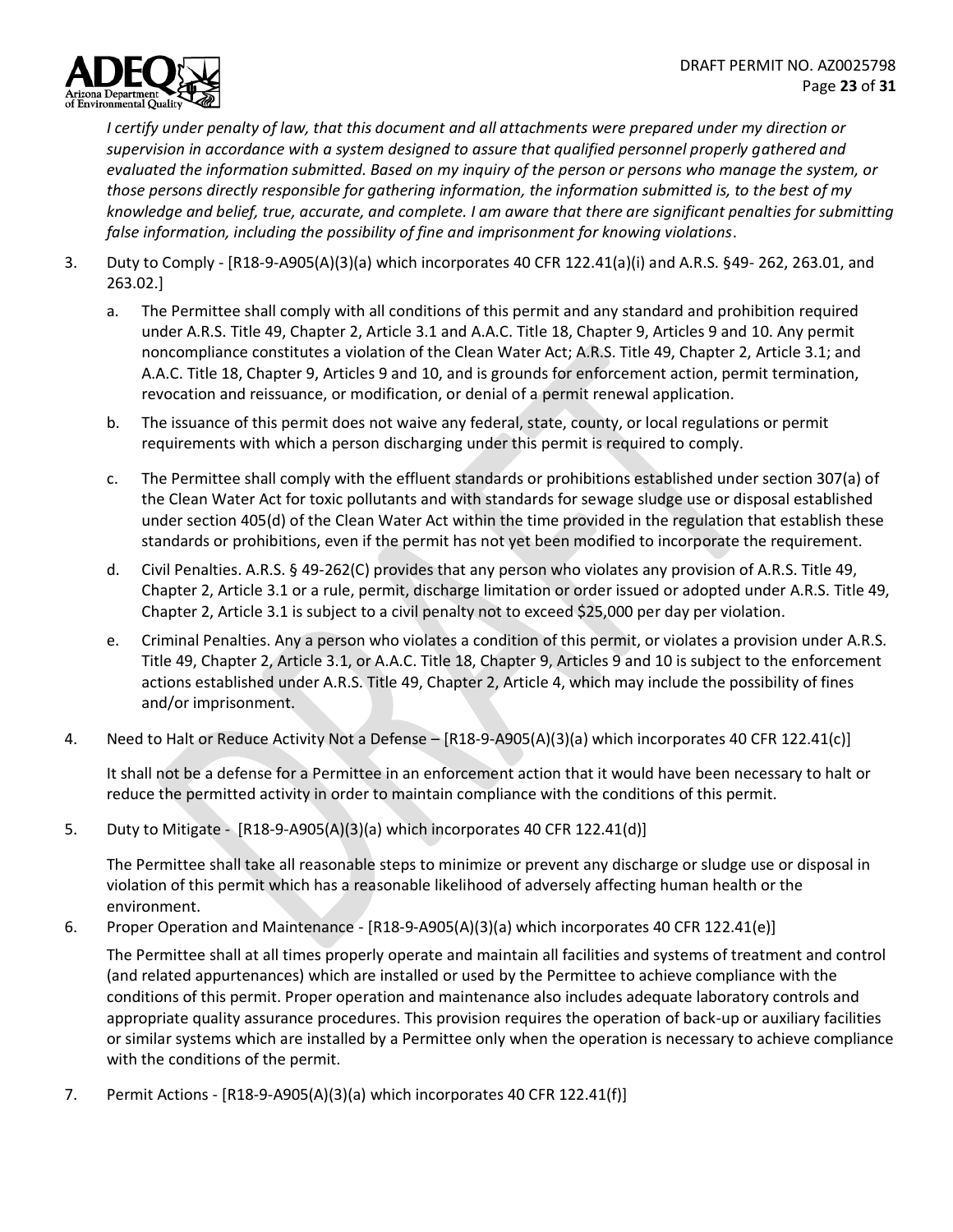

This permit may be modified, revoked and reissued, or terminated for cause. The filing of a request by the Permittee for a permit modification, revocation and reissuance, or termination, or a notification of planned changes or anticipated noncompliance does not stay any permit condition.

8. Property Rights - [R18-9-A905(A)(3)(a) which incorporates 40 CFR 122.41(g)]

This permit does not convey any property rights of any sort, or any exclusive privilege.

9. Duty to Provide Information - [R18-9-A905(A)(3)(a) which incorporates 40 CFR 122.41(h)]

The Permittee shall furnish to the Director, within a reasonable time, any information which the Director may request to determine whether cause exists for modifying, revoking and reissuing, or terminating this permit or to determine compliance with this permit. The Permittee shall also furnish to the Director upon request, copies of records required to be kept by this permit.

10. Inspection and Entry [R18-9-A905(A)(3)(a) which incorporates 40 CFR 122.41(i)]

The Permittee shall allow the Director, or an authorized representative, upon the presentation of credentials and such other documents as may be required by law, to:

- a. Enter upon the Permittee's premises where a regulated facility or activity is located or conducted, or where records must be kept under the conditions of this permit;
- b. Have access to and copy, at reasonable times, any records that must be kept under the terms of the permit;
- c. Inspect at reasonable times any facilities, equipment (including monitoring equipment or control equipment), practices or operations regulated or required under this permit; and
- d. Sample or monitor at reasonable times, for the purposes of assuring permit compliance or as otherwise authorized by A.R.S. Title 49, Chapter 2, Article 3.1, and A.A.C. Title 18, Chapter 9, Articles 9 and 10, any substances or parameters at any location
- 11. Monitoring and Records [R18-9-A905(A)(3)(a) which incorporates 40 CFR 122.41(j)]
	- a. Samples and measurements taken for the purpose of monitoring shall be representative of the monitored activity.
	- b. The Permittee shall retain records of all monitoring information, including all calibration and maintenance records and all original strip chart recordings for continuous monitoring instrumentation, copies of all reports required by this permit, and records of all data used to complete the application for this permit, for a period of at least 3 years from the date of the sample, measurement, report or application, except for records of monitoring information required by this permit related to the Permittee's sewage sludge use and disposal activities, which shall be retained for a period of at least five years (or longer as required by 40 CFR Part 503). This period may be extended by request of the Director at any time.
	- c. Records of monitoring information shall include:
		- i. The date, exact place and time of sampling or measurements;
		- ii. The individual(s) who performed the sampling or measurements;
		- iii. The date(s) the analyses were performed;
		- iv. The individual(s) who performed the analyses;
		- v. The analytical techniques or methods used; and
		- vi. The results of such analyses.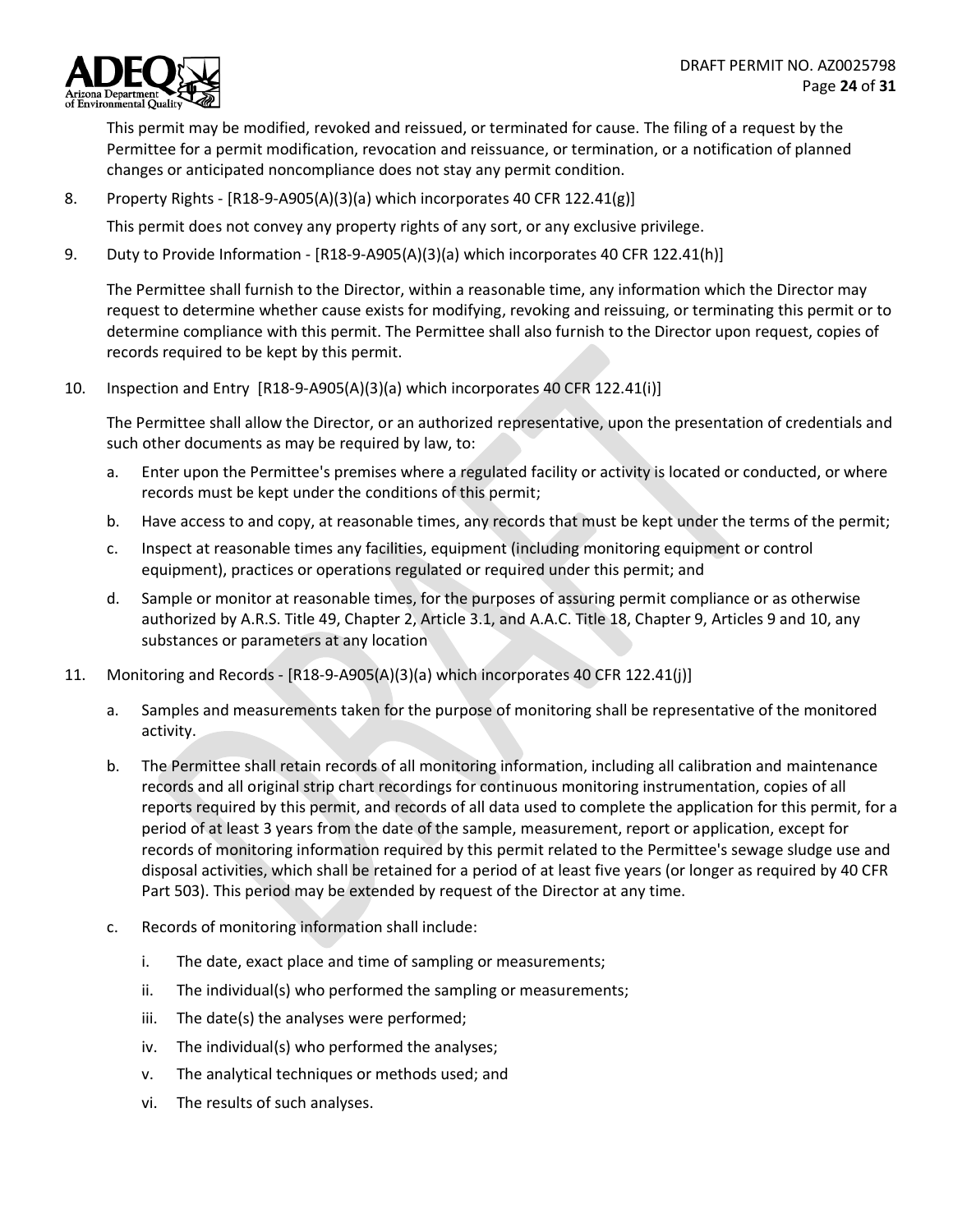

- d. Monitoring must be conducted according to test procedures specified in this permit. If a test procedure is not specified in the permit, then monitoring must be conducted according to test procedures approved under A.A.C. R18-9-A905(B) including those under 40 CFR Part 136 unless otherwise specified in 40 CFR Part 503 (for sludge).
- e. The Clean Water Act provides that any person who falsifies, tampers with, or knowingly renders inaccurate any monitoring device or method required to be maintained in this permit shall, upon conviction, be punished by a fine of not more than \$10,000 per violation, or by imprisonment for not more than two years per violation, or by both for first conviction. For a second conviction, such a person is subject to a fine of not more than \$20,000 per day of violation, or imprisonment for not more than four years, or both.

Any person who falsifies, tampers with, or knowingly renders inaccurate any monitoring device or method required to be maintained in this permit is subject to the enforcement actions established under A.R.S. Title 49, Chapter 2, Article 4, which includes the possibility of fines and/or imprisonment.

- 12. Signatory Requirement [R18-9-A905(A)(3)(a) which incorporates 40 CFR 122.41(k)]
	- a. All applications, reports, or information submitted to the Director shall be signed and certified. (See 40 CFR 122.22 incorporated at R18-9-A905(A)(1)(c))
	- b. The CLEAN WATER ACT provides that any person who knowingly makes any false statement, representation, or certification in any record or other document submitted or required to be maintained under this permit, including monitoring reports or reports of compliance or non-compliance shall, upon conviction, be punished by a fine of not more than \$10,000 per violation, or by imprisonment for not more than two years per violation, or by both for a first conviction. For a second conviction, such a person is subject to a fine of not more than \$20,000 per day of violation, or imprisonment of not more than four years, or both.
- 13. Reporting Requirements [R18-9-A905(A)(3)(a) which incorporates 40 CFR 122.41(l)]
	- a. Planned changes. The Permittee shall give notice to the Director as soon as possible of any planned physical alterations of additions to the permitted facility. Notice is required only when:
		- i. The alteration or addition to a permitted facility may meet one of the criteria for determining whether a facility is a new source in 40 CFR 122.29(b) (incorporated by reference at R18-9-A905(A)(1)(e)); or
		- ii. The alteration or addition could significantly change the nature or increase the quantity of pollutants discharged. This notification applies to pollutants which are subject neither to effluent limitations in the permit, nor to notification requirements under 40 CFR 122.42(a)(1) (incorporated by reference at R18- 9-A905(A)(3)(b)).
		- iii. The alteration or addition results in a significant change in the Permittee's sludge use or disposal practices, and such alteration, addition, or change may justify the application of permit conditions that are different from or absent in the existing permit including notification of additional use or disposal sites not reported during the permit application process or not reported pursuant to an approved land application plan.
	- b. Anticipated noncompliance. The Permittee shall give advance notice to the Director of any planned changes in the permitted facility or activity which may result in noncompliance with permit requirements.
	- c. Transfers. (R18-9-B905) This permit is not transferable to any person except after notice to the Director. The Director may require modification or revocation and reissuance of the permit to change the name of the Permittee and incorporate such other requirements as may be necessary under Arizona Revised Statutes and the Clean Water Act.
	- d. Monitoring reports. Monitoring results shall be reported at the intervals specified elsewhere in this permit.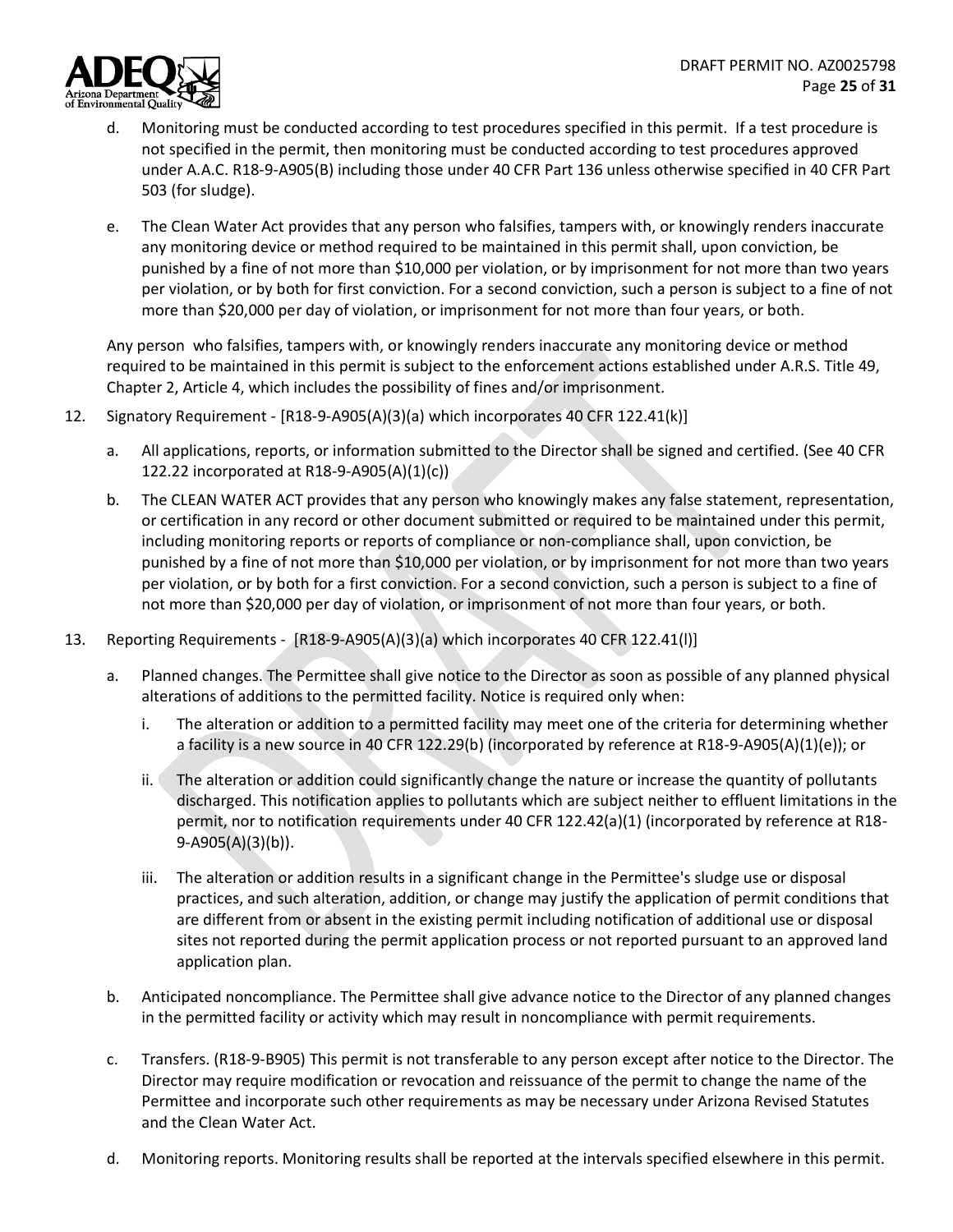

- i. Monitoring results must be reported on a Discharge Monitoring Report (DMR) or forms provided or specified by the Director for reporting results of monitoring of sludge use or disposal practices.
- ii. If the Permittee monitors any pollutant more frequently than required by the permit, then the results of this monitoring shall be included in the calculation and reporting of the data submitted in the DMR, or sludge reporting form specified by the Director.
- iii. Calculations for all limitations which require averaging of measurements shall utilize an arithmetic mean unless otherwise specified by the Director in the permit.
- e. Compliance schedules. Reports of compliance or noncompliance with, or any progress reports on, interim and final requirements contained in any compliance schedule of this permit shall be submitted no later than 14 days following each schedule date.
- f. Twenty-four hour reporting.
	- i. The Permittee shall report any noncompliance which may endanger human health or the environment. Any information shall be provided orally within 24 hours from the time the Permittee becomes aware of the circumstances. A written submission shall also be provided within five days of the time the Permittee becomes aware of the circumstances. The written submission shall contain a description of the noncompliance and its cause; the period of noncompliance, including exact dates and times, and if the noncompliance has not been corrected, the anticipated time it is expected to continue; and steps taken or planned to reduce, eliminate, and prevent recurrence of the noncompliance.
	- ii. The following shall be included as information which must be reported within 24 hours under this paragraph.
		- A. Any unanticipated bypass which exceeds any effluent limitation in the permit. (See 40 CFR 122.41(g) which is incorporated by reference at R18-9-A905(A)(3)(a))
		- B. Any upset which exceeds any effluent limitation in the permit.
		- C. Violation of a maximum daily discharge limitation for any of the pollutants listed by the Director in the permit to be reported within 24 hours. (See 40 CFR 122.44(g) which is incorporated by reference at R18-9-A905(A)(3)(d))
- g. Other noncompliance. The Permittee shall report all instances of noncompliance not reported under paragraphs (d), (e), and (f) of this section, at the time monitoring reports are submitted. The reports shall contain the information listed in paragraph (f) of this section.
- h. Other information. Where the Permittee becomes aware that it failed to submit any relevant facts in a permit application, or submitted incorrect information in a permit application or in any report to the Director, it shall promptly submit such facts or information.
- 14. Bypass [R18-9-A905(A)(3)(a) which incorporates 40 CFR 122.41(m)]
	- a. Definitions
		- i. "Bypass" means the intentional diversion of waste streams from any portion of a treatment facility.
		- ii. "Severe property damage" means substantial physical damage to property, damage to the treatment facilities which causes them to become inoperable, or substantial and permanent loss of natural resources which can reasonably be expected to occur in the absence of a bypass. Severe property damage does not mean economic loss caused by delays in production.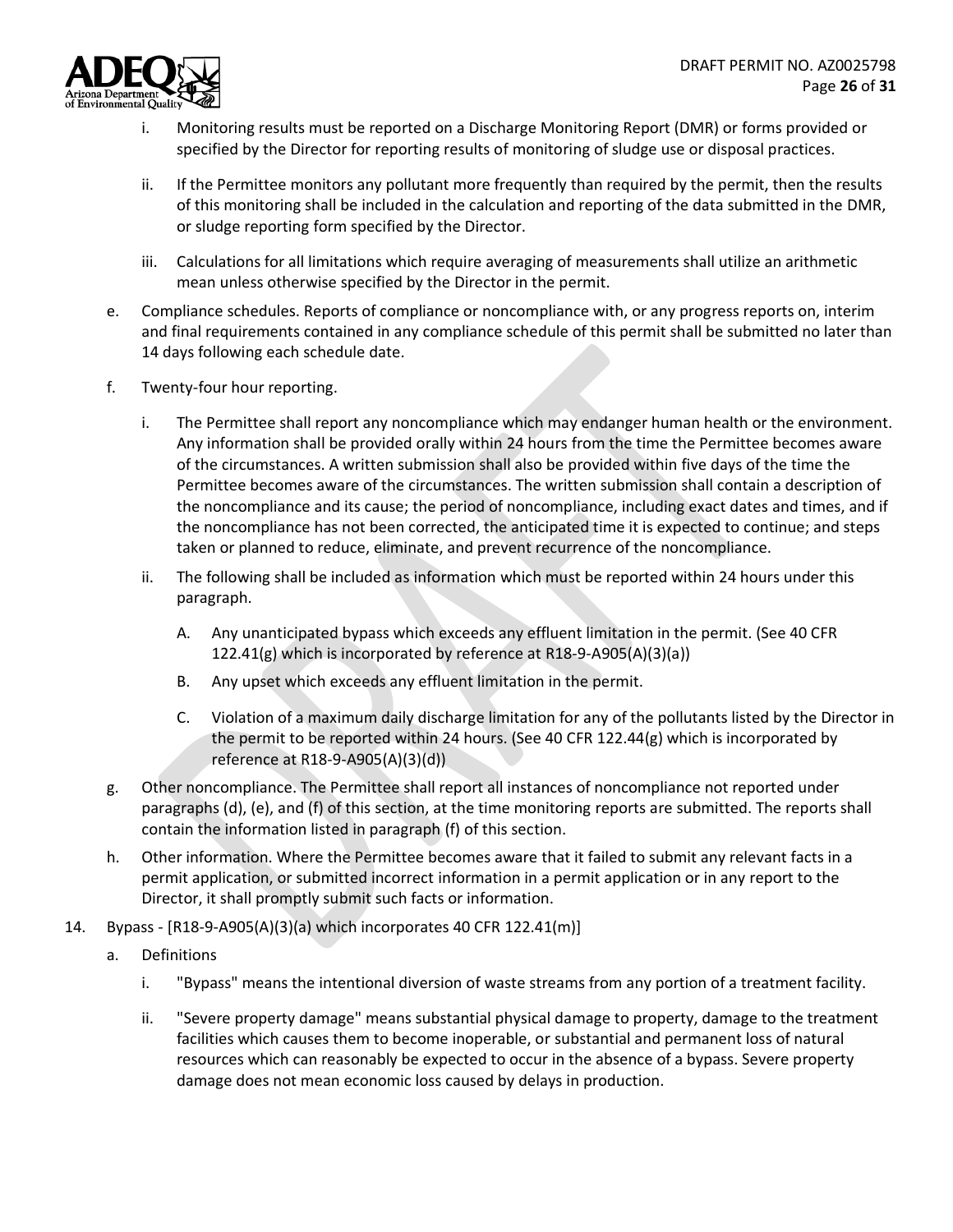

- b. Bypass not exceeding limitations. The Permittee may allow any bypass to occur which does not cause effluent limitations to be exceeded, but only if it also is for essential maintenance to assure efficient operation. These bypasses are not subject to the provision of paragraphs (c) and (d) of this section.
- c. Notice.
	- i. Anticipated bypass. If the Permittee knows in advance of the need for a bypass, it shall submit prior notice, if possible at least ten days before the date of bypass.
	- ii. Unanticipated bypass. The Permittee shall submit notice of an unanticipated bypass as required in paragraph (f)(2) of section 13 (24-hour notice).
- d. Prohibition of bypass.
	- i. Bypass is prohibited, and the Director may take enforcement action against a Permittee for bypass, unless:
		- A. Bypass was unavoidable to prevent loss of life, personal injury, or severe property damage;
		- B. There were no feasible alternatives to the bypass, such as the use of auxiliary treatment facilities, retention of untreated wastes, or maintenance during normal periods of equipment down time. This condition is not satisfied if adequate back-up equipment should have been installed in the exercise of reasonable engineering judgement to prevent a bypass which occurred during normal periods of equipment downtime or preventive maintenance; and
		- C. The Permittee submitted notices as required under paragraph (c) of this section.
	- ii. The Director may approve an anticipated bypass, after considering its adverse effects, if the Director determines that it will meet the three conditions listed above in paragraph (d)(1) of this section.
- 15. Upset [A.R.S.§§49-255(8) and 255.01(E), R18-9-A905(A)(3)(a) which incorporates 40 CFR 122.41(n)]
	- a. Definition. "Upset" means an exceptional incident in which there is unintentional and temporary noncompliance with technology-based permit effluent limitations because of factors beyond the reasonable control of the Permittee. An upset does not include noncompliance to the extent caused by operational error, improperly designed treatment facilities, inadequate treatment facilities, lack of preventative maintenance, or careless or improper operation.
	- b. Effect of an upset. An upset constitutes an affirmative defense to an action brought for noncompliance with such technology-based permit effluent limitations if the requirements of paragraph (c) of this section are met. No determination made during administrative review of claims that noncompliance was caused by upset, and before an action for noncompliance, is final administrative action subject to judicial review.
	- c. Conditions necessary for a demonstration of upset. A Permittee who wishes to establish the affirmative defenses of upset shall demonstrate, through properly signed, contemporaneous operating logs, or other relevant evidence that:
		- i. An upset occurred and that the Permittee can identify the cause(s) of the upset;
		- ii. The permitted facility was at the time being properly operated; and
		- iii. The Permittee submitted notice of the upset as required in paragraph (f)(2) of Section 13 (24-hour notice).
		- iv. The Permittee has taken appropriate measure including all reasonable steps to minimize or prevent any discharge or sewage sludge use or disposal that is in violation of the permit and that has a reasonable likelihood of adversely affecting human health or the environment per A.R.S. § 49-255.01(E)(1)(d).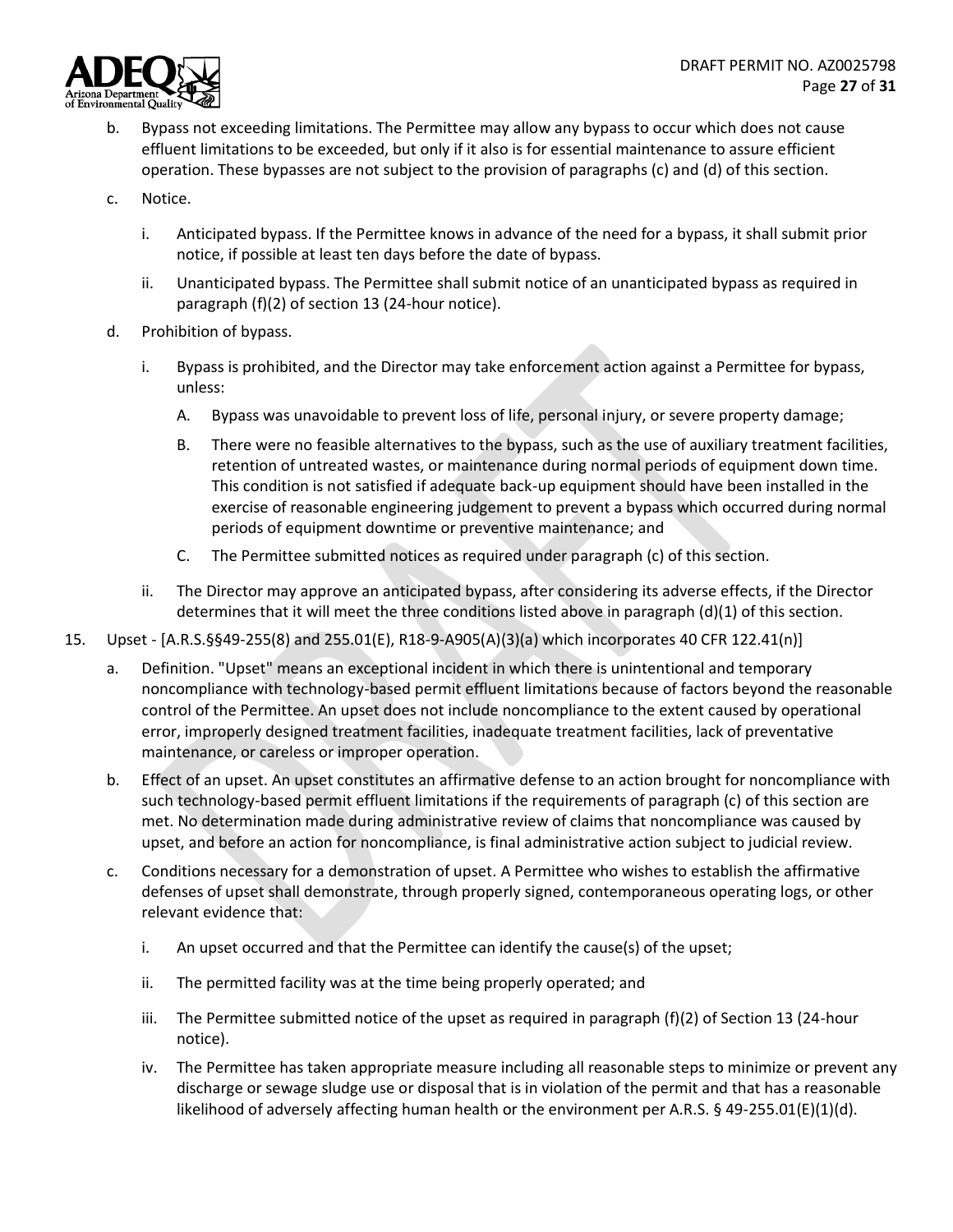

- d. Burden of proof. In any enforcement proceeding the Permittee seeking to establish the occurrence of an upset has the burden of proof.
- 16. Existing Manufacturing, Commercial, Mining, and Silvicultural Dischargers [R18-9-A905(A)(3)(b) which incorporates 40 CFR 122.42(a)]

In addition to the reporting requirements under 40 CFR 122.41(l) (which is incorporated at R18-9-A905(A)(3)(a)), all existing manufacturing, commercial, mining, and silvicultural dischargers must notify the Director as soon as they know or have reason to believe:

- a. That any activity has occurred or will occur which would result in the discharge, on a routine or frequent basis, of any toxic pollutant which is not limited in the permit, if that discharge will exceed the highest of the following "notification levels":
	- i. One hundred micrograms per liter (100 μg/l);
	- ii. hundred micrograms per liter (200 μg/l) for acrolein and acrylonitrile; five hundred micrograms per liter (500 μg/l) for 2,4-dinitrophenol and for 2-methyl-4,6-dinitrophenol; and one milligram per liter (1 mg/l) for antimony;
	- iii. Five times the maximum concentration value reported for that pollutant in the permit application in accordance with 40 CFR 122.21(g)(7) (which is incorporated at R18-9-A905(A)(1)(b)); or
	- iv. The level established by the Director in accordance with 40 CFR 122.44(f) (which is incorporated at R18- 9-A905(A)(3)(d)).
- b. That any activity has occurred or will occur which would result in any discharge, on a nonroutine or infrequent basis, of a toxic pollutant which is not limited in the permit, if that discharge will exceed the highest of the following "notification levels":
	- i. Five hundred micrograms per liter (500  $\mu$ g/l);
	- ii. One milligram per liter (1 mg/l) for antimony;
	- iii. Ten (10) times the maximum concentration value reported for that pollutant in the permit application in accordance with 40 CFR 122.21(g)(7)(which is incorporated at R18-9-A905(A)(1)(b));
	- iv. The level established by the Director in accordance with 40 CFR 122.44(f) (which is incorporated at R18-  $9 - A905(A)(3)(d)$ .
- 17. Publicly Owned Treatment Works [R18-9-A905(A)(3)(b) which incorporates 40 CFR 122.42(b)]

This section applies only to publicly owned treatment works as defined at ARS § 49-255(5).

- a. All POTW's must provide adequate notice to the Director of the following:
	- i. Any new introduction of pollutants into the POTW from an indirect discharger which would be subject to section 301 or 306 of the CLEAN WATER ACT if it were directly discharging those pollutants; and
	- ii. Any substantial change in the volume or character of pollutants being introduced into that POTW by a source introducing pollutants into the POTW at the time of issuance of the permit.
	- iii. For the purposes of this paragraph, adequate notice shall include information on (i) the quality and quantity of effluent introduced into the POTW, and (ii) any anticipated impact of the change on the quantity or quality of effluent to be discharge from the POTW.

Publicly owned treatment works may not receive hazardous waste by truck, rail, or dedicated pipe except as provided under 40 CFR 270. Hazardous wastes are defined at 40 CFR 261 and include any mixture containing any waste listed under 40 CFR 261.31 - 261.33. The Domestic Sewage Exclusion (40 CFR 261.4) applies only to wastes mixed with domestic sewage in a sewer leading to a publicly owned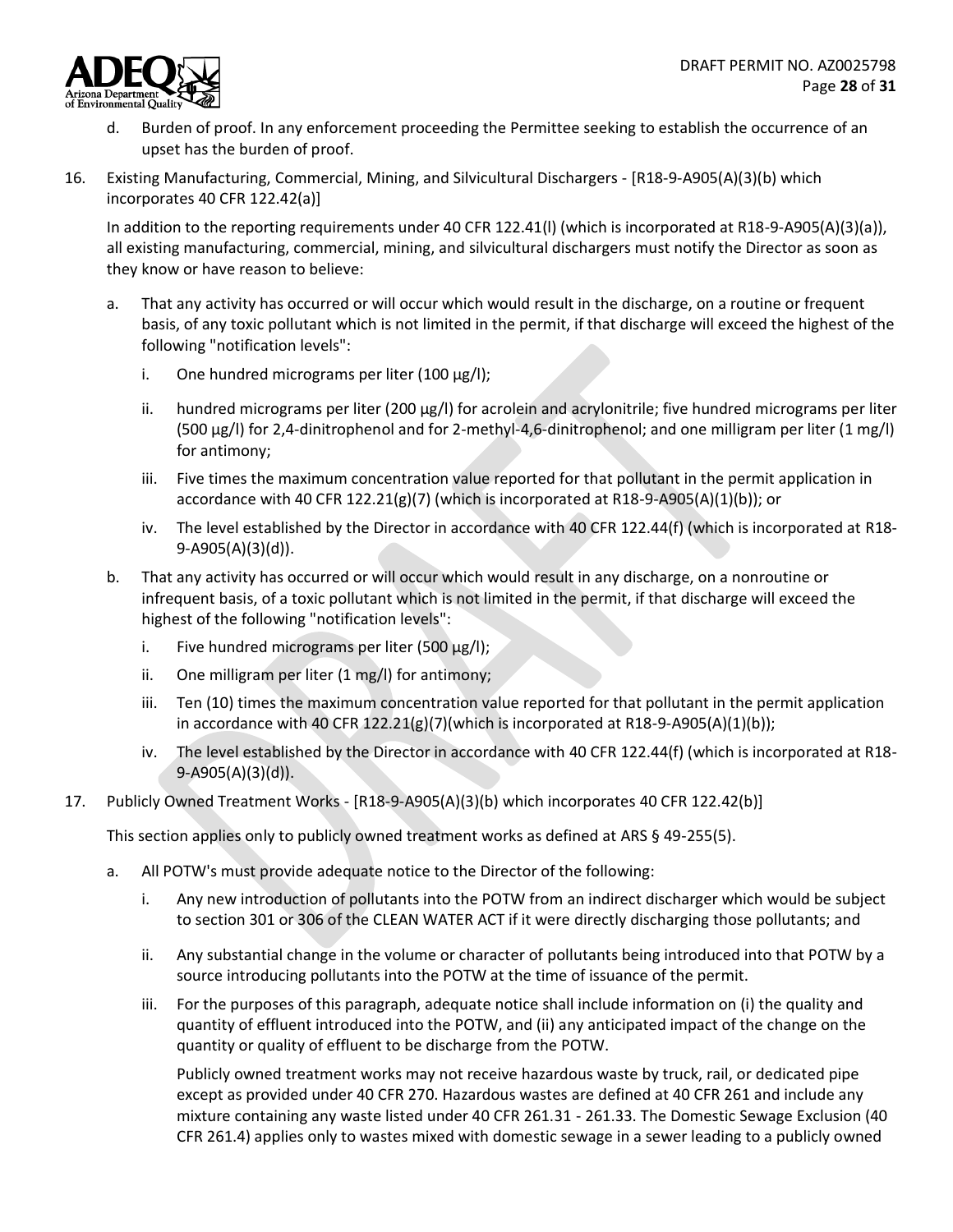

treatment works and not to mixtures of hazardous wastes and sewage or septage delivered to the treatment plant by truck.

18. Reopener Clause - [R18-9-A905(A)(3)(d) which incorporates 40 CFR 122.44(c)] This permit shall be modified or revoked and reissued to incorporate any applicable effluent standard or limitation or standard for sewage sludge use or disposal under sections 301(b)(2)(C), and (D), 304(b)(2), 307(a)(2) and 405(d) which is promulgated or approved after the permit is issued if that effluent or sludge standard or limitation is more stringent than any effluent limitation in the permit, or controls a pollutant or sludge use or disposal practice not limited in the permit.

19. Privately Owned Treatment Works - [R18-9-A905(A)(3)(d) which incorporates 40 CFR 122.44]

This section applies only to privately owned treatment works as defined at 40 CFR 122.2.

- a. Materials authorized to be disposed of into the privately owned treatment works and collection system are typical domestic sewage. Unauthorized material are hazardous waste (as defined at 40 CFR Part 261), motor oil, gasoline, paints, varnishes, solvents, pesticides, fertilizers, industrial wastes, or other materials not generally associated with toilet flushing or personal hygiene, laundry, or food preparation, unless specifically listed under "Authorized Non-domestic Sewer Dischargers" elsewhere in this permit.
- b. It is the Permittee's responsibility to inform users of the privately owned treatment works and collection system of the prohibition against unauthorized materials and to ensure compliance with the prohibition. The Permittee must have the authority and capability to sample all discharges to the collection system, including any from septic haulers or other unsewered dischargers, and shall take and analyze such samples for conventional, toxic, or hazardous pollutants when instructed by the permitting authority. The Permittee must provide adequate security to prevent unauthorized discharges to the collection system.
- c. Should a user of the privately owned treatment works desire authorization to discharge non-domestic wastes, the Permittee shall submit a request for permit modification and an application, pursuant to 40 CFR 122.44(m), describing the proposed discharge. The application shall, to the extent possible, be submitted using ADEQ Forms 1 and 2C, unless another format is requested by the permitting authority. If the privately owned treatment works or collection system user is different from the Permittee, and the Permittee agrees to allow the non-domestic discharge, the user shall submit the application and the Permittee shall submit the permit modification request. The application and request for modification shall be submitted at least 6 months before authorization to discharge non-domestic wastes to the privately owned treatment works or collection system is desired.
- 20. Transfers by Modification [R18-9-B905]

Except as provided in section 21, a permit may be transferred by the Permittee to a new owner or operator only if the permit has been modified or revoked and reissued, or a minor modification made under R18-9-B906, to identify the new Permittee and incorporate such other requirements as may be necessary.

21. Automatic Transfers [R18-9-B905]

An alternative to transfers under section 20, any AZPDES permit may be automatically transferred to a new Permittee if:

- a. The current Permittee notifies the Director at least 30 days in advance of the proposed transfer date;
- b. The notice includes a written agreement between the existing and new Permittee containing a specific date for transfer of permit responsibility, coverage, and liability between them; and
- c. The Director does not notify the existing Permittee and the proposed new Permittee of his or her intent to modify or revoke and reissue the permit. A modification under this subparagraph may also be a minor modification under R18-9-B906(B).
- 22. Minor Modification of Permits [R18-9-B906(B)]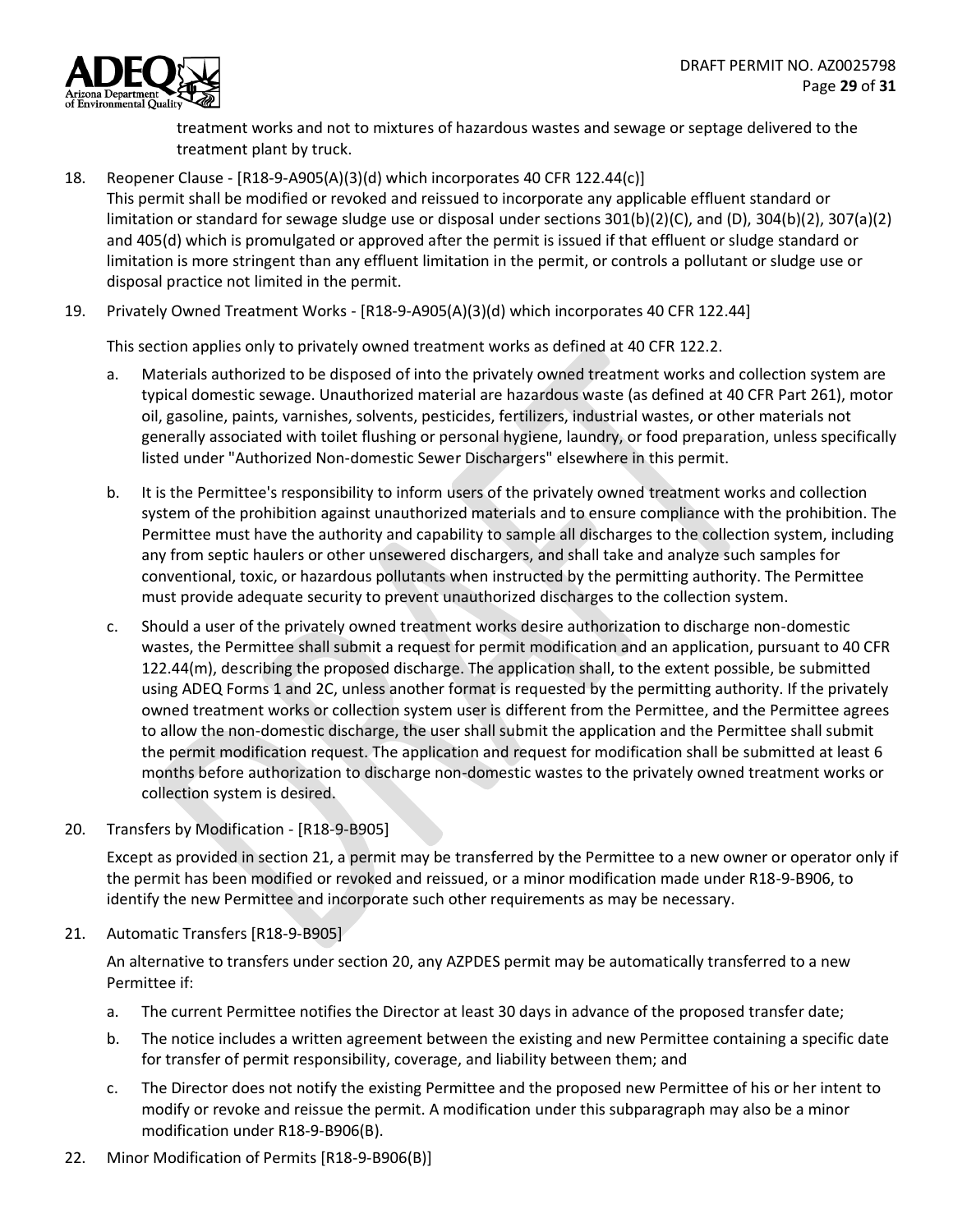

Upon the consent of the Permittee, the Director may modify a permit to make the corrections or allowances for changes in the permitted activity listed in this section, without following public notice procedures under R18-9- A907 or A908. Minor modifications may only:

- a. Correct typographical errors;
- b. Update a permit condition that changed as a result of updating an Arizona water quality standard;
- c. Require more frequent monitoring or reporting by the Permittee;
- d. Change an interim compliance date in a schedule of compliance, provided the new date is not more than 120 days after the date specified in the existing permit and does not interfere with attainment of the final compliance date requirement;
- e. Allow for a change in ownership or operational control of a facility where the Director determines that no other change in their permit is necessary, provided that a written agreement containing a specific date for transfer of permit responsibility, coverage, and liability between the current and new Permittee has been submitted to the Director.
- f. Change the construction schedule for a discharger which is a new source. No such change shall affect a discharger's obligation prior to discharge under 40 CFR 122.29 (which is incorporated by reference in R18-9-  $A905(A)(1)(e)$ ).
- g. Delete a point source outfall when the discharge from that outfall is terminated and does not result in discharge of pollutants from other outfalls except in accordance with the permit limits.
- h. Incorporate conditions of a POTW pretreatment program that has been approved in accordance with the procedures in 40 CFR 403.11 and 403.18 as enforceable conditions of the POTW's permit.
- i. Annex an area by a municipality.
- 23. Termination of Permits [R-9-B906(C)]

The following are causes for terminating a permit during its term, or for denying a permit renewal application:

- a. Noncompliance by the Permittee with any condition of the permit;
- b. The Permittee's failure in the application or during the permit issuance process to disclose fully all relevant facts, or the Permittee's misrepresentation of any relevant facts at any time;
- c. A determination that the permitted activity endangers human health or the environment and can only by regulated to acceptable levels by permit modification or termination; or
- d. A change in any condition that requires either a temporary or a permanent reduction or elimination of any discharge controlled by the permit (for example, a plant closure or termination of discharge by connection to a POTW).
- 24. Availability of Reports [Pursuant to A.R.S § 49-205]

Except for data determined to be confidential under A.R.S § 49-205(A), all reports prepared in accordance with the terms of this permit shall be available for public inspection at ADEQ offices. As required by A.R.S. § 49-205(B) and (C), permit applications, permits, and effluent data shall not be considered confidential.

25. Removed Substances - [Pursuant to Clean Water Act Section 301]

Solids, sludges, filter backwash, or other pollutants removed in the course of treatment or control of wastewaters shall be disposed of in a manner such as to prevent any pollutant from such materials from entering navigable waters.

26. Severability - [Pursuant to A.R.S § 49-324(E)]